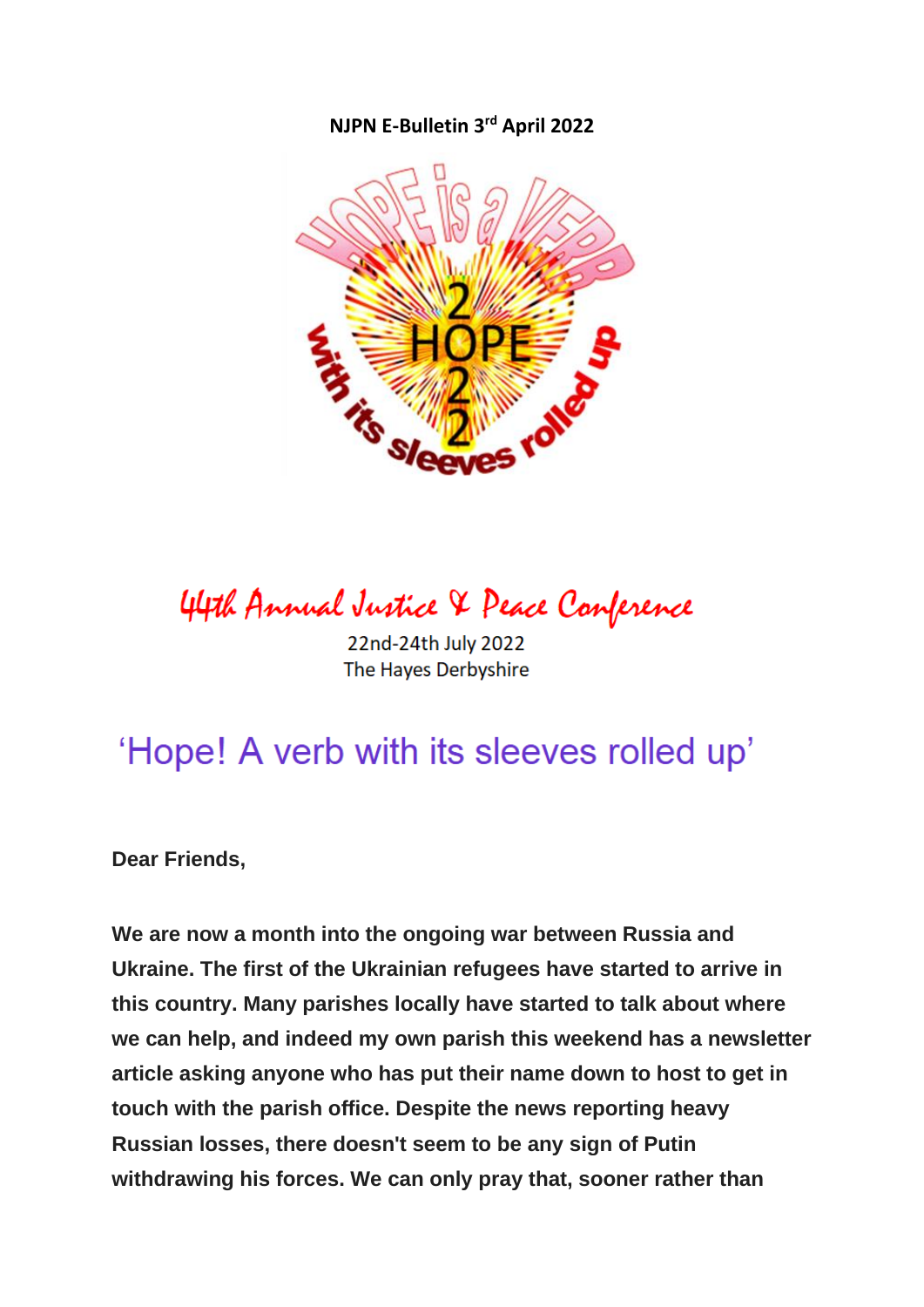**later, sense will prevail.**

**We are focusing on Ukraine with our Action of the Week, but we also have plenty of other articles on the climate, refugees in general, and other justice and peace issues around the world.**

**Talking of justice and peace, the Annual NJPN Conference takes place between the 22nd and 24th July, at The Hayes in Derbyshire. If last year's Conference was anything to go by, it promises to be a great weekend away. If nothing else, it gives you the chance to meet up with like-minded people, learn new things, and gives you an opportunity to get involved. You can fill in the** [Booking Form online](https://justice-and-peace.us7.list-manage.com/track/click?u=43dc262537b1536e87dc04eca&id=0f5a4a74aa&e=21ab98db78)**, or it can be posted. Don't forget, though, that you get a discount if you book before the 20th May.**

**Please feel free to circulate this around your family and friends, and encourage them to subscribe for their own copy. I will be taking a break for Easter, so the next edition will be out around the 24th April all being well.**

**Wishing you all a blessed Easter, Sharon (Editor)**

**E-Bulletin Contents: -**

**\*\*\*ACTION OF THE WEEK\*\*\***

### **News and Comment**

- **1. Ukraine**
- **2. Climate/Environment**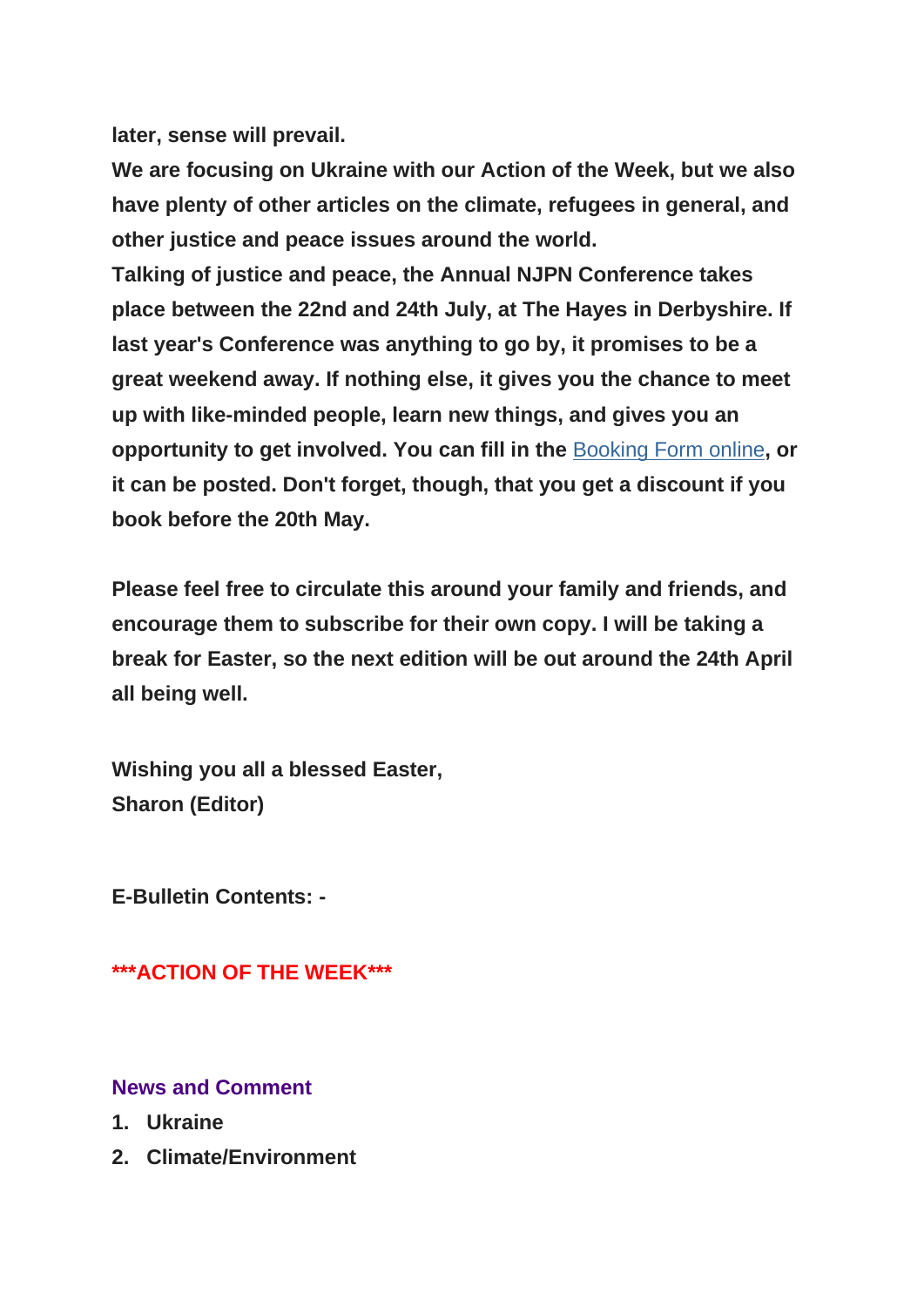- **3. Refugees**
- **4. Palestine/Israel**
- **5. Synod News**
- **6. Pope's expression of sorrow to Indigenous People**
- **7. Legislation that will 'fundamentally change' access to abortion**
- **8. News from the Prison Advice and Care Trust**
- **9. Seven years of UK complicity in the war in Yemen**
- **10. NJPN Blog through ICN**

### **Newsletters**

- **11. CAAT Winter 2022**
- **12. ECCR**
- **13. Time to Act April 2022**
- **14. Joy in Enough**
- **15. London Mining Network March 2022**
- **16. Journey to 2030**
- **17. NW NJPN E-Bulletin April 2022**

# **Events (\*\*\*this week marked by \*\*\*)**

- **18. \*\*\*4th April \*\*\* - London Mining Network Protest**
- **19. \*\*\*5th April \*\*\* - CAFOD Online Event**
- **20. \*\*\*6th April \*\*\* - London Mining Network Online Event**
- **21. \*\*\*6th/7th April \*\*\* - Changing the world through AGM activism**
- **22. 11th April - Time to Tackle Inequality**
- **23. 26th April- David Goodbourn Lecture - After Pestilence**
- **24. 30th April - 2nd May - Essex Green Weekend**
- **25. 14th May - End Apartheid/Free Palestine**
- **26. 14th May - 25th June - Groundswell Events**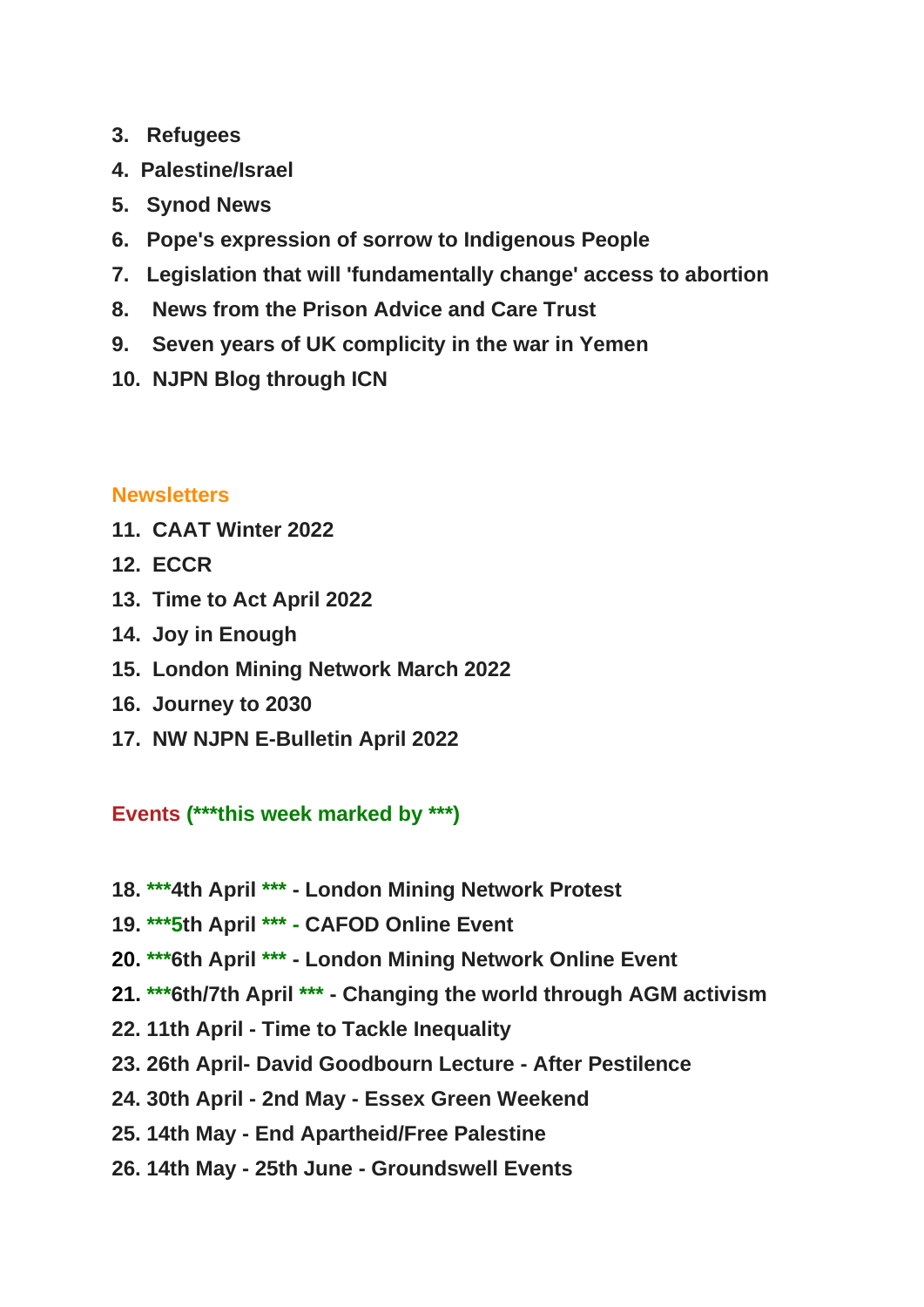**27. 15th - 27th May - Intensive Course in Peacemaking 28. 18th June - Pax Christi AGM 29. 25th June - JPIC Spring Assembly 30. 8th - 10th July 2022 - Reinventing Radical (Student Christian Movement) 31. 22nd - 24th July - NJPN Annual Conference 32. 17th September - JPIC Golden Jubilee Celebration**

### **Actions**

- **33. Zambia needs debt justice**
- **34. Halt use of food for fuel**
- **35. Letter to Diocese asking them to move from HSBC**

### **Vacancies**

**36. CAAT, Pax Christi and UISG**

### **The Last Word**

**37. Poem: Breakfast in the Safety of a War Zone**

**See below for: -** *Note on Data Protection About these E-Bulletins Donate to NJPN*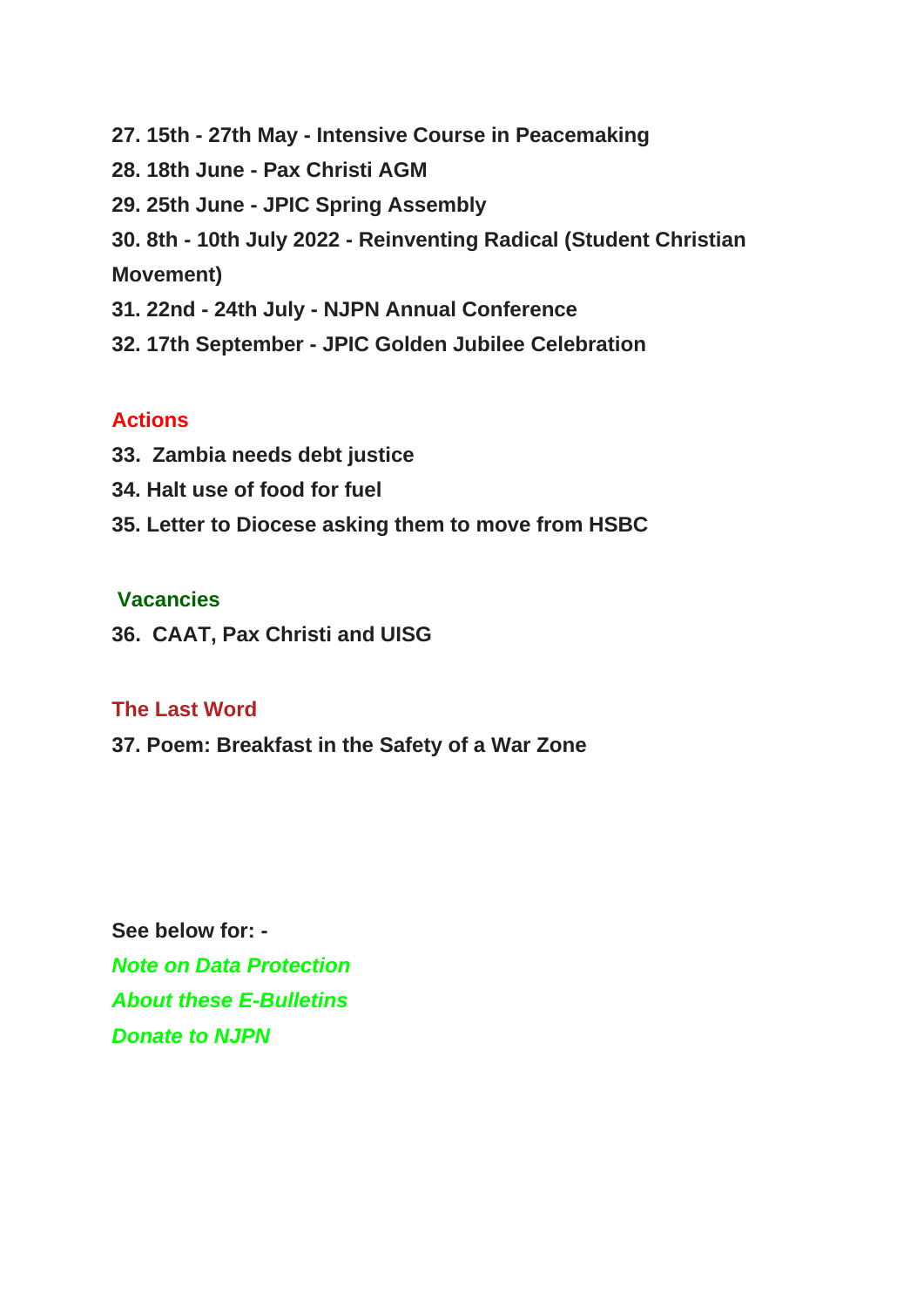### **\*\*\*ACTION OF THE WEEK\*\*\***



### [#CancelUkrainesDebt](https://justice-and-peace.us7.list-manage.com/track/click?u=43dc262537b1536e87dc04eca&id=0fc5185e55&e=21ab98db78)

**Jubilee Debt Campaign writes: -** As bombing and shelling ripped through Ukraine's towns and cities in the first week of the invasion, the Ukrainian government still made a scheduled interest payment to its private lenders on time. The lenders—mostly international finance institutions, banks, and hedge funds—are all queuing up to collect their debts, with no sign of respite.

The people of Ukraine are fighting for their survival while dealing with huge humanitarian needs, mass displacement, and the horrific siege conditions in Mariupol. And yet they are seeing urgently needed resources flow out of the country to foreign creditors.

#### **More details are available through the link above, but the upshot of it is that if Ukraine continues to make its debt payments, Western banks and hedge funds could make profits of 300%.**

#### **Please add your signature to the petition to the World Leaders (hit the Take Action Now button)**

### *Thank you!*

#### **NEWS AND COMMENT**

#### **1. Ukraine**

#### **Mariupol: the torment of a city that is no more**

[Vatican News](https://justice-and-peace.us7.list-manage.com/track/click?u=43dc262537b1536e87dc04eca&id=63a5c30990&e=21ab98db78) has a testimony from Father Pavlo, a Pauline Priest, who has managed to escape from Mariupol and it tells of his journey out of there. You can feel the fear as you read it.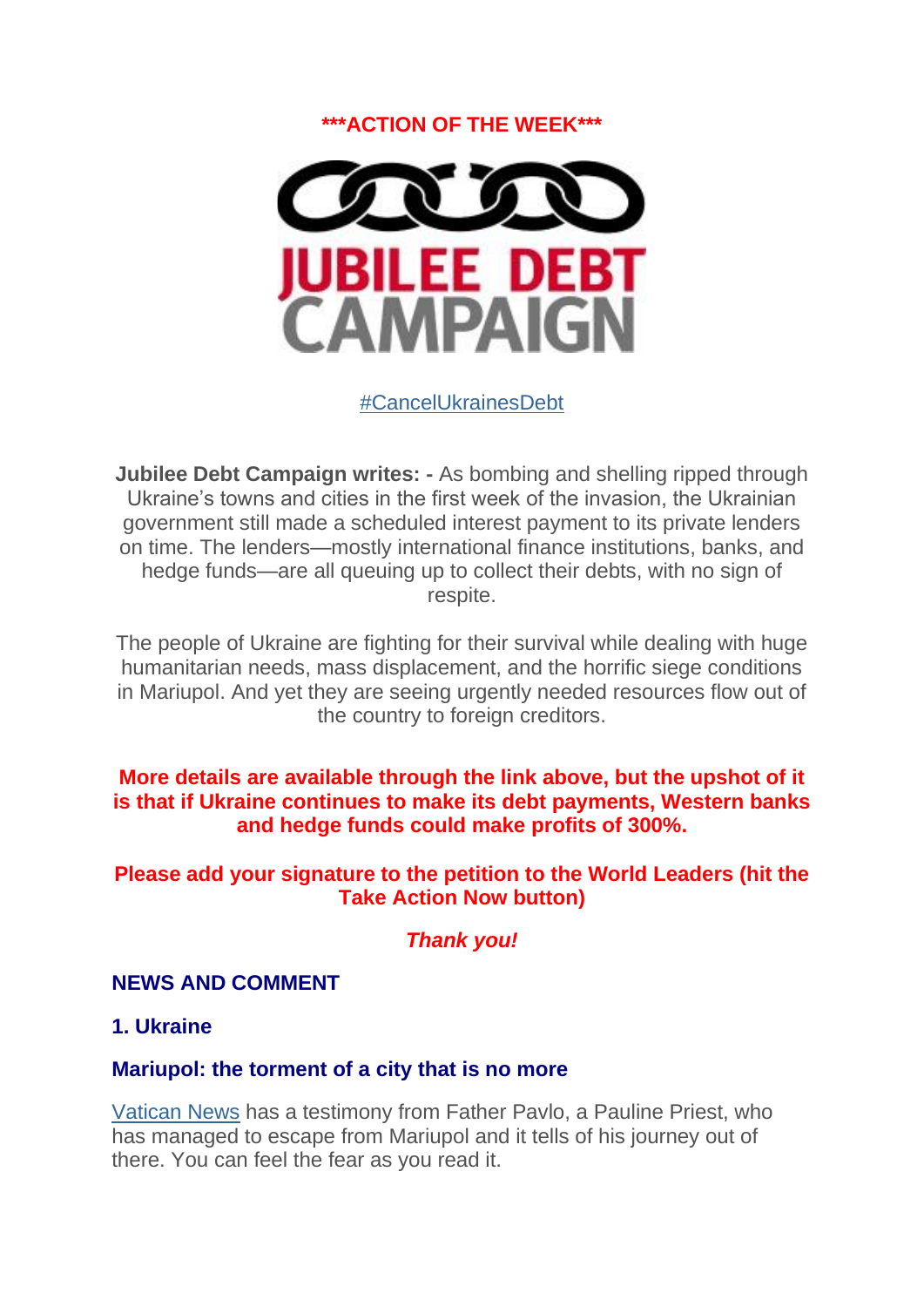### **Russia to reduce military activities after heavy losses**

Also in [Vatican News](https://justice-and-peace.us7.list-manage.com/track/click?u=43dc262537b1536e87dc04eca&id=8293312ec0&e=21ab98db78) and in [The Guardian](https://justice-and-peace.us7.list-manage.com/track/click?u=43dc262537b1536e87dc04eca&id=1ef7ea5102&e=21ab98db78) it has been reported that Russia has said it will significantly scale back its military operations in Northern Ukraine. After the peace talks in Turkey this week, The Guardian quoted the following: - *Volodymyr Zelenskiy said the talks had been "positive but they do not drown out the explosions of Russian shells", adding that Ukraine had no intention of reducing its military efforts. Joe Biden said: "I don't read anything into it until I see what their actions are." The US secretary of state, Antony Blinken, said he had not seen anything indicating that talks were progressing in a "constructive way" and suggested Russian indications of a pullback could be an attempt by Moscow to "deceive people and deflect attention". "What Russia says, and what Russia does, and we're focused on the latter."*

The headline sounds positive, but in reality it would seem that it is all just rhetoric, sadly.

### **London Stands with Ukraine**

Jo Siedlecka of [Independent Catholic News](https://justice-and-peace.us7.list-manage.com/track/click?u=43dc262537b1536e87dc04eca&id=dc7412afe6&e=21ab98db78) has written about the march and rally that took place in London last weekend, with people showing their support for Ukraine. From ICN: - *Mayor Sadiq Khan reminded everyone that the march was the way Londoners were responding to Ukraine's President Zelensky's call to fill the streets and town squares to show support for Ukraine.*

A message from President Zelensky was played, plus Kyiv mayor Vitali Klitschko spoke through his iPhone from a bomb shelter, saying *"Please keep together with our country, keep together with Ukraine."*

*Mr Khan announced more than £1.1m in funding to support migrants, refugees and people seeking asylum in London.*

### **Papal visit to Ukraine is 'on the table'**

ACI Africa this morning reported that yesterday, 2nd April, Pope Francis en route to Malta was asked whether he was considering visiting Kyiv. He responded by saying *"Yes, it's on the table."* The full report is available [here.](https://justice-and-peace.us7.list-manage.com/track/click?u=43dc262537b1536e87dc04eca&id=47a742a531&e=21ab98db78)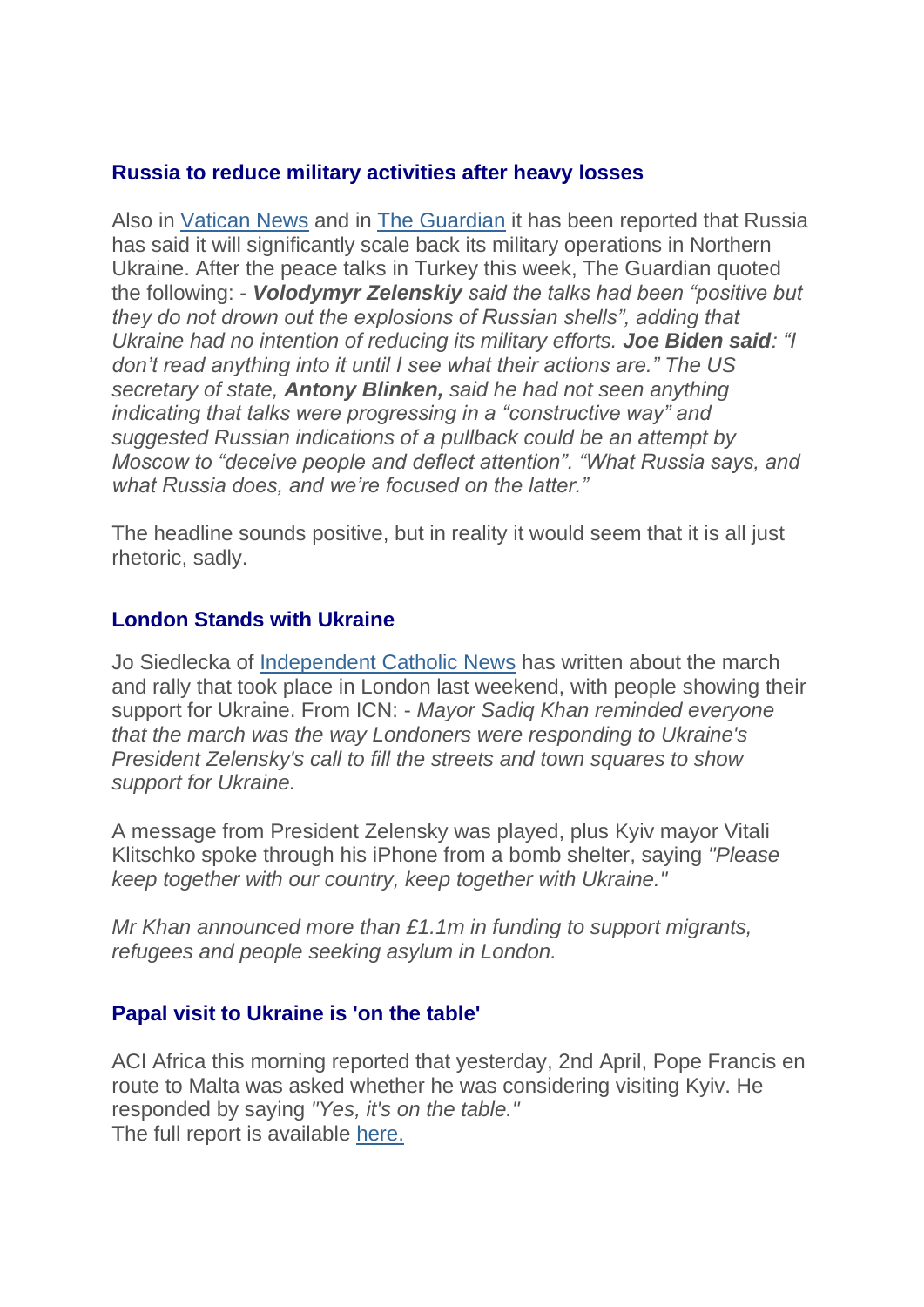#### **Update from Depaul Ukraine**

Depaul have run homeless shelters in Ukraine since 2007, and is currently working in Kharkiv, Kyiv, Odesa and the Ivano-Frankivsk regions of the country. Residents of the shelters in Kharkiv and Odesa are volunteering to help with the aid effort there. In Odesa the volunteers are proving over 250 hot meals per day. You can read the full report from Matthew Carter, Group CEO of Depaul International through this [link.](https://justice-and-peace.us7.list-manage.com/track/click?u=43dc262537b1536e87dc04eca&id=ca0456112d&e=21ab98db78)

#### **Ukraine: Let's prevent trafficking**

Anti-Slavery are concerned for the safety and wellbeing of those fleeing Ukraine, many of whom will be vulnerable to trafficking and exploitation. They have shared resources with allies and businesses, and they can be found through their [website,](https://justice-and-peace.us7.list-manage.com/track/click?u=43dc262537b1536e87dc04eca&id=ba515b22a3&e=21ab98db78) including details on how to spot the signs of modern slavery.

### **Putin's War: Fuelled, Funded and Facilitated by Fossil Fuels**

Environmental Justice Foundation writes: - *Millions of Ukrainians have now fled their homes as a result of Vladimir Putin's invasion. At the same time, around the globe, the intensifying impacts of the climate crisis are driving millions of people from their homes. There is one common thread to both of these events: they are driven by the addiction of wealthy countries to fossil fuels.*

According to their [Report,](https://justice-and-peace.us7.list-manage.com/track/click?u=43dc262537b1536e87dc04eca&id=07b409f69a&e=21ab98db78) the EU is dependent on Russia for one in every four barrels of oil, and almost one in two for gas.

*Again, like the last e-bulletin, this article crosses between the Ukraine and Climate/Environment Sections.*

### **2. Climate/Environment (includes Actions and Events)**

### **Action - Stop Funding Mozambique Gas**

Friends of the Earth are asking for our help in petitioning Secretary of State for International Trade, Anne-Marie Trevelyan, asking the Government to withdraw their funding of the Mozambique mega gas project.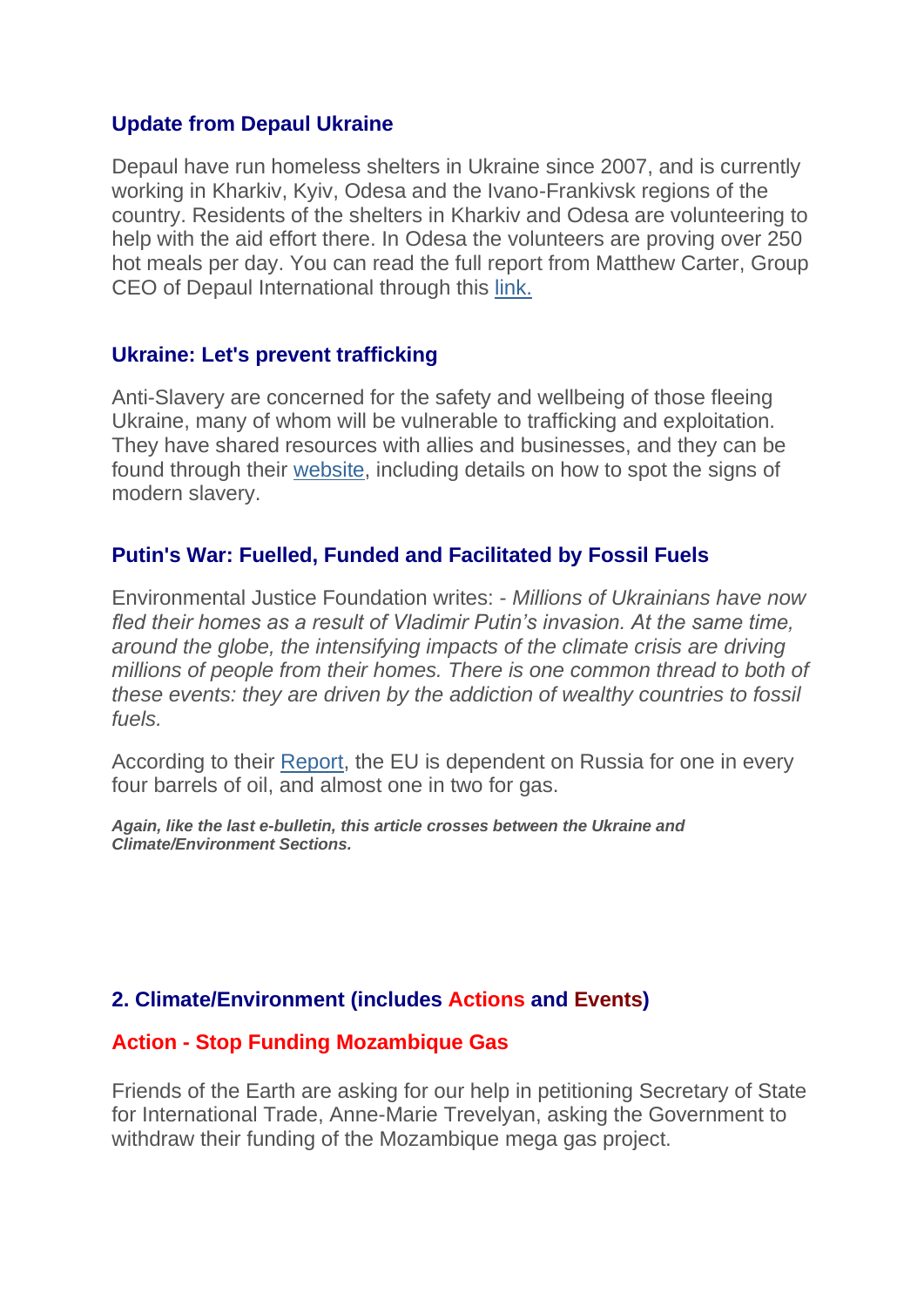They write: - *The latest news is that a High Court judge has ruled that the UK government was unlawful when deciding to fund a gas mega project in Mozambique! Though the ruling isn't definitive, we are calling on the government to urgently end its funding for this climate-wrecking project.* You can add your name [here.](https://justice-and-peace.us7.list-manage.com/track/click?u=43dc262537b1536e87dc04eca&id=f7aa2afda3&e=21ab98db78)

### **Over 200 church leaders urge Government to cut use of fossil fuels**

Tamsin Morris through [ICN reports:](https://justice-and-peace.us7.list-manage.com/track/click?u=43dc262537b1536e87dc04eca&id=c4c29cd41e&e=21ab98db78) - *Former Archbishop of Canterbury, Rowan Williams, and more than 50 Anglican and Catholic Bishops have signed letter to the UK government calling for a windfall tax on fossil fuel companies to tackle the cost of living crisis and energy efficiency measures to reduce heating bills.*

*The letter says "We call on you to use the Spring Statement to provide financial and fiscal support for renewable energy and energy efficiency, especially solar and wind energy and the retrofitting of homes and other buildings across the UK. These measures would reduce heating bills, decrease carbon emissions and increase our energy security."*

### **Action - We don't have time for fossil fuels**

In the same vein as above, Greenpeace are calling upon the Government to boost renewables, and have a fun image of how Rishi Sunak and Boris Johnson will look in 2050, when new North Sea oil and gas licences would deliver energy to households. You can share their images to get the message out there [here.](https://justice-and-peace.us7.list-manage.com/track/click?u=43dc262537b1536e87dc04eca&id=ccba45d29d&e=21ab98db78)

### **Safe water: a matter of life or death for world's children**

Vatican News reports on World Water Day, 22nd March, on the *plight of two billion people living without access to safe water. The World Day is focusing increasingly on the global water crisis affecting most people due to climate change, pollution and the need for better management of this essential life-giving and sustaining resource.*

Their article [here](https://justice-and-peace.us7.list-manage.com/track/click?u=43dc262537b1536e87dc04eca&id=22d5cf747d&e=21ab98db78) features an interview with UNICEF's Regional Director for West-Central Africa, Marie Pierre Poirier, attending the World Water Forum taking place in Dakar, Senegal.

Also, UNICEF have a blog entitled ['Water and the global climate crisis: 10](https://justice-and-peace.us7.list-manage.com/track/click?u=43dc262537b1536e87dc04eca&id=16b20d20ff&e=21ab98db78)  [things you should know.'](https://justice-and-peace.us7.list-manage.com/track/click?u=43dc262537b1536e87dc04eca&id=16b20d20ff&e=21ab98db78)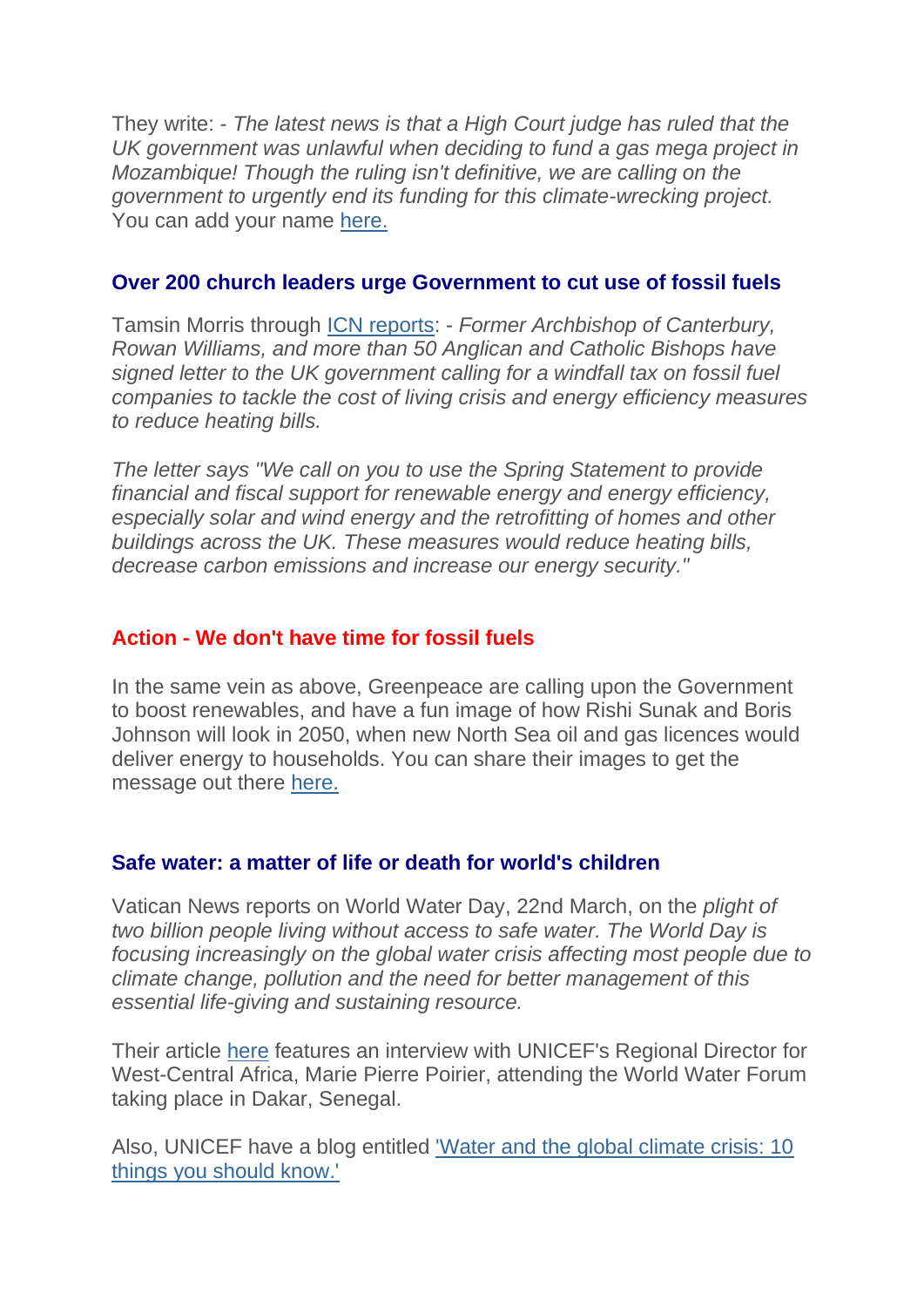#### **In Cameroon, local Caritas puts Pope's environmental message to work**

Ngala Killian Chimtom through Crux reports: - *As Africa is disproportionately affected by climate change, local Caritas agencies do what they can to implement the plan of action outlined in Laudato Si', Pope Francis's 2015 ecological encyclical.*

*The Caritas chapter in the Diocese of Buea, in the South West region of Cameroon, is training farmers on how to make and use organic liquid fertilizers and women on the use of improved firesides, both of which have the potential to protect and preserve the environment, and reduce climate change.*

You can read how their small actions can have a big environmental impact [here.](https://justice-and-peace.us7.list-manage.com/track/click?u=43dc262537b1536e87dc04eca&id=293652124b&e=21ab98db78)

### **Red flags of greenwashing**

I was sent this article this week in a newsletter from a company called [Homethings](https://justice-and-peace.us7.list-manage.com/track/click?u=43dc262537b1536e87dc04eca&id=7db6a100b3&e=21ab98db78) who sell environmentally friendly products. We are not in any way endorsing their products, but the piece is interesting, pithy, and makes you re-evaluate the sort of products that you are buying.

*Here we go again with greenwashing. Wouldn't it be fun to pretend for a day that the term actually referred to the Hulk's bath time rather than the more accurate meaning of making vague environmental claims to appear more sustainable. It's a phrase which, unfortunately, is getting an increasing amount of attention due to the rising number of companies deciding to slap slogans like "good for the planet" on things without any attempt to put in the work to back it up.*

*As consumers, we're savvier than ever at separating the B Corps from the BS, but brands are also getting more creative at ways to avoid putting their money where their mouth is. So, how can we avoid getting caught in these traps? The first step is to better understand the actual definition of a lot of these terms (if you've not yet checked out our [jargon buster,](https://justice-and-peace.us7.list-manage.com/track/click?u=43dc262537b1536e87dc04eca&id=5ee47d807f&e=21ab98db78) it makes for a thrilling morning activity whilst eating your porridge). Rather than point the finger at other brands, we've listed a few below that we've dipped our toes into – and help unpack what they actually mean.*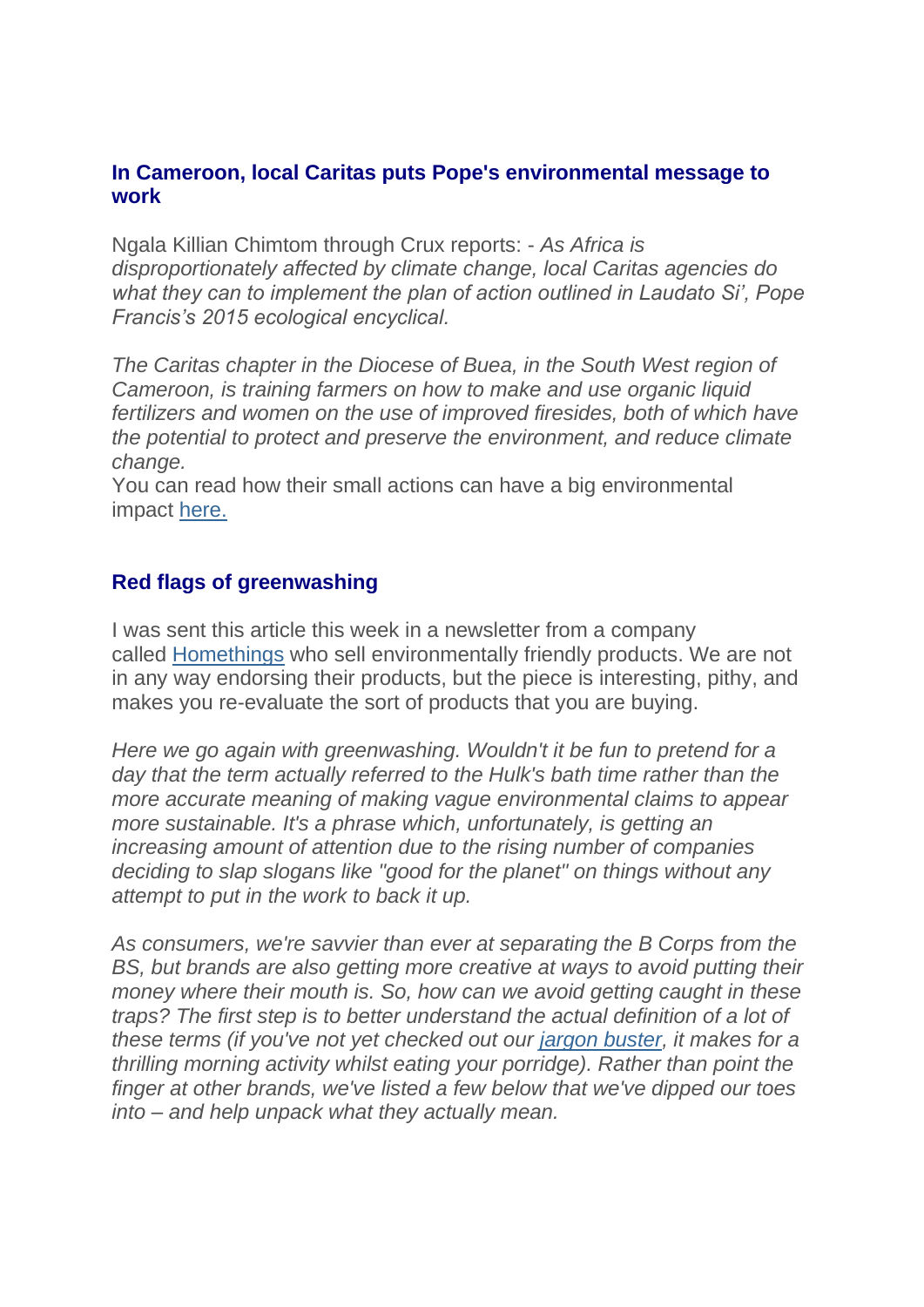### *NATURAL*

*You'd think that natural does what it says on the tin but "natural" is an unregulated term, meaning that any product with a couple of naturallyderived ingredients can easily claim this title. The problem with the term "natural" though (asides from the fact that there is no industry-wide standard for what it means to actually qualify as "natural") is that natural doesn't always mean safer.*

*Our instinct association with the word natural creates an image of wildflowers blooming in a meadow to the left of a sparkling waterfall with Enya playing in the background (or just a Herbal Essences ad) and so we're forgiven to assume that anything labelled natural must only contain pure, clean and fresh ingredients. In reality, many "natural" ingredients can actually be pretty damaging to our health – for example, radioactive radium is 100% natural.*

*Natural ingredients aren't necessarily better for the environment either. Synthetic chemicals (ones made in the lab) are chemically identical to their natural counterparts but can actually have a much lower carbon footprint; eg. to create 5ml of "natural" rose oil you'll need 10kg of rose petals – and when you think of all the water, fertiliser, and pesticides that could go into producing that, it's pretty bonkers. You can read more about our view on the term natural [here.](https://justice-and-peace.us7.list-manage.com/track/click?u=43dc262537b1536e87dc04eca&id=204f766ba2&e=21ab98db78)*

### *NON-TOXIC*

*As a team we were torn on the best reference to use here, from the Swiss physician's Paracelsus 'The Dose Makes The Poison" or the song 'Too Much Of A Good Thing' by Alan Jackson. Whichever one resonates with you, the point we are trying to make is that large amounts of any chemical can be bad for you (we've all heard about the impact of potassium if you eat too many bananas) and that dosage is therefore the main factor that affects toxicity. So although "non-toxic" can be a good guide on whether something is relatively safe, it isn't a bulletproof term.*

*The best way to check how (potentially) harmful an ingredient actually is, is to check with a third party that knows it's stuff and who's done the research, like the EWG. Punch in the ingredient name and it'll give you the toxicity rating. Call us predictable, but we've written a [blog](https://justice-and-peace.us7.list-manage.com/track/click?u=43dc262537b1536e87dc04eca&id=60f47f2e6c&e=21ab98db78) on this too.*

### *RECYCLABLE + COMPOSTABLE*

*We love circular things (mainly the circular economy but hula hoops are*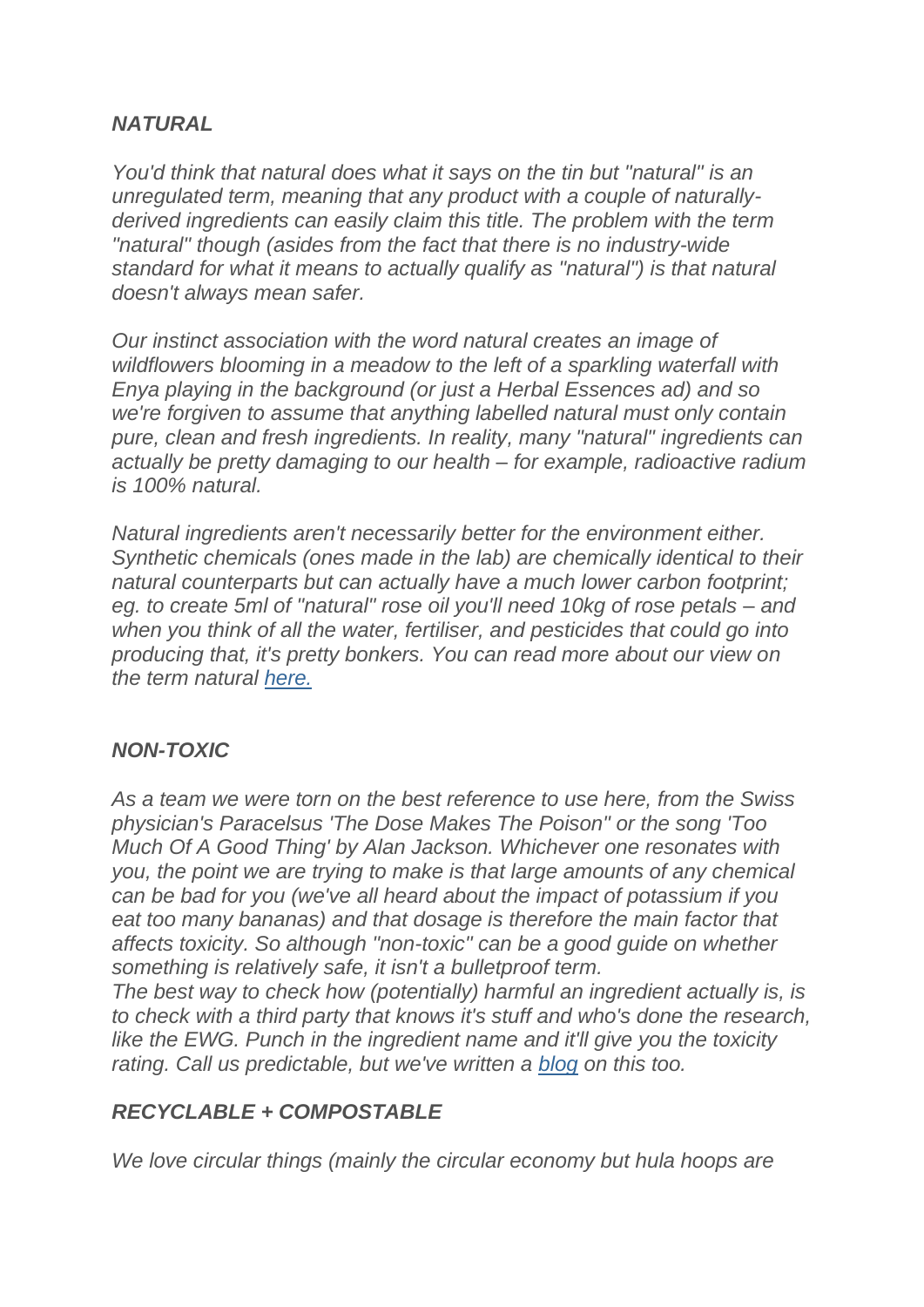*great too) and both recycling and composting are great ways to remove the single-use nature of products and packaging. But just because something is, in theory, recyclable or compostable sadly doesn't always mean that it's as simple as chucking it into the correctly coloured bin and forgetting all about it.*

*A lot of "compostable" packaging is not actually home-compostable – like most compostable coffee cups – and has to make its way to an industrial composting facility before it's actually able to break down. Sure, this is a better solution compared to single-use packaging, but commercial composting facilities are few and far between and cannot always be picked up at kerbside collection. It's the same story for many types of "recyclable" plastics that may never be able to make it to the appropriate recycling plant. It's one of the reasons why we believe in promoting the circulareconomy thinking of refill not landfill and encourage everyone to reuse again and again and again.*

### *WHAT IS THE UK DOING ABOUT IT?*

*So, back to "greenwashing". Changes are being made to stop greenwashing across the UK, including new regulations from the Advertising Standards Authority (ASA) which has recently clamped down on misleading environmental claims in ads. They've been pretty tight on this so far and have made waves by calling out well-known names like Shell, Innocent Drinks, Hyundai, Ryanair and Oatly for making false or potentially misleading claims. Ouch.*

*One of our core values at Homethings is transparency. We believe in calling things out when we see them and presenting the facts honestly – we think that makes sense. With big organisations taking matters into their own hands and with knowledge constantly evolving around "greenwashing", we hope that the future looks a lot cleaner when it comes to environmental statements and doing the work to support them.*

### **Event: Become a Laudato Si' Animator**

Join the Laudato Si' Movement in acting to care for our common home. The course includes weekly readings, videos, four online dialogues (which you can follow live or whenever you want), and practical ideas to lead your community based on prayer, sustainability, and prophetic advocacy. You can learn the story of Mildaiza, an animator from Brazil through [YouTube.](https://justice-and-peace.us7.list-manage.com/track/click?u=43dc262537b1536e87dc04eca&id=22b298d023&e=21ab98db78)

The first webinar is on 20th April. [More details available here.](https://justice-and-peace.us7.list-manage.com/track/click?u=43dc262537b1536e87dc04eca&id=16faa8bd59&e=21ab98db78)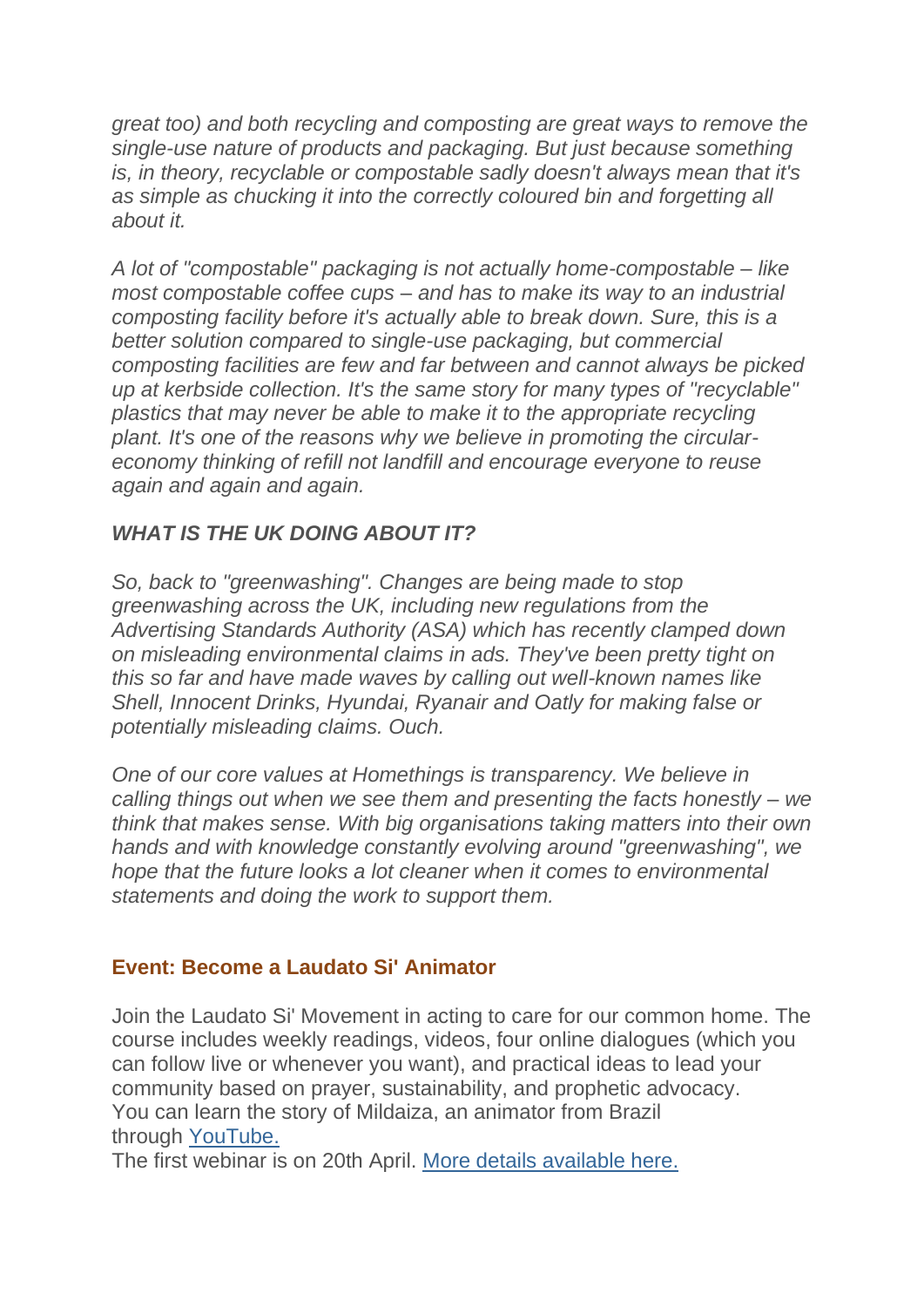### **Action - The Big Plastic Count**

Another Action from Greenpeace. This time they are launching the UK's biggest ever investigation into household plastic. For one week in May, they need you to join thousands of others across the UK to count your pots, packets, wrappers, the lot. They want to uncover the truth about how much plastic we throw away and what happens to it, and prove bold action is needed to solve the plastic problem. [Sign up here.](https://justice-and-peace.us7.list-manage.com/track/click?u=43dc262537b1536e87dc04eca&id=b6be71acd9&e=21ab98db78)

### **Faiths working with UN to protect biodiversity**

ICN reported on the meeting held in Geneva in March of delegates from over 200 nations, working on measures to safeguard Nature by 2050, specifically Biodiversity. This was as a pre-conference to COP15 in China, the next Biodiversity Conference. You can read the report from the Columban Missionaries [here.](https://justice-and-peace.us7.list-manage.com/track/click?u=43dc262537b1536e87dc04eca&id=5db1631737&e=21ab98db78)

### **Westminster hunger strike for climate**

Barbara Wilson, for [ICN,](https://justice-and-peace.us7.list-manage.com/track/click?u=43dc262537b1536e87dc04eca&id=4ace48831e&e=21ab98db78) writes about her friend Angus, who started a hunger strike outside Parliament on the 14th March. Barbara writes: - *He is asking Greg Hands, the Minister with responsibility for Climate Change, to arrange a briefing for all MPs by the Chief Scientist, setting out the reality we are all facing and inviting them to respond more urgently.*

*To quote Angus' request: "I ask you to do your part to avert climate disaster - in particular to help wake up both decision-makers and the public to the gravity of the situation we face, so we can find solutions together in the time that remains. In 2020 the Prime Minister received a secret briefing (known now only through Freedom of Information requests) from Chief Scientific Advisor Sir Patrick Vallance on the risks of and solutions to climate breakdown. It was this that convinced him to change his previous attitude and speak so strongly at the opening of COP26 about the urgent peril the world faces - words which, while valuable, have sadly not yet been matched by actions. I am asking you now to make available such a briefing to decision makers - the Cabinet and Parliament - and the public, by allowing such a briefing to be televised. I ask that the briefing be led by Sir Patrick."*

*Angus is an uncle of six and it is out of fear for the life of his nephews and niece and their peers face that he is undertaking this hunger strike.*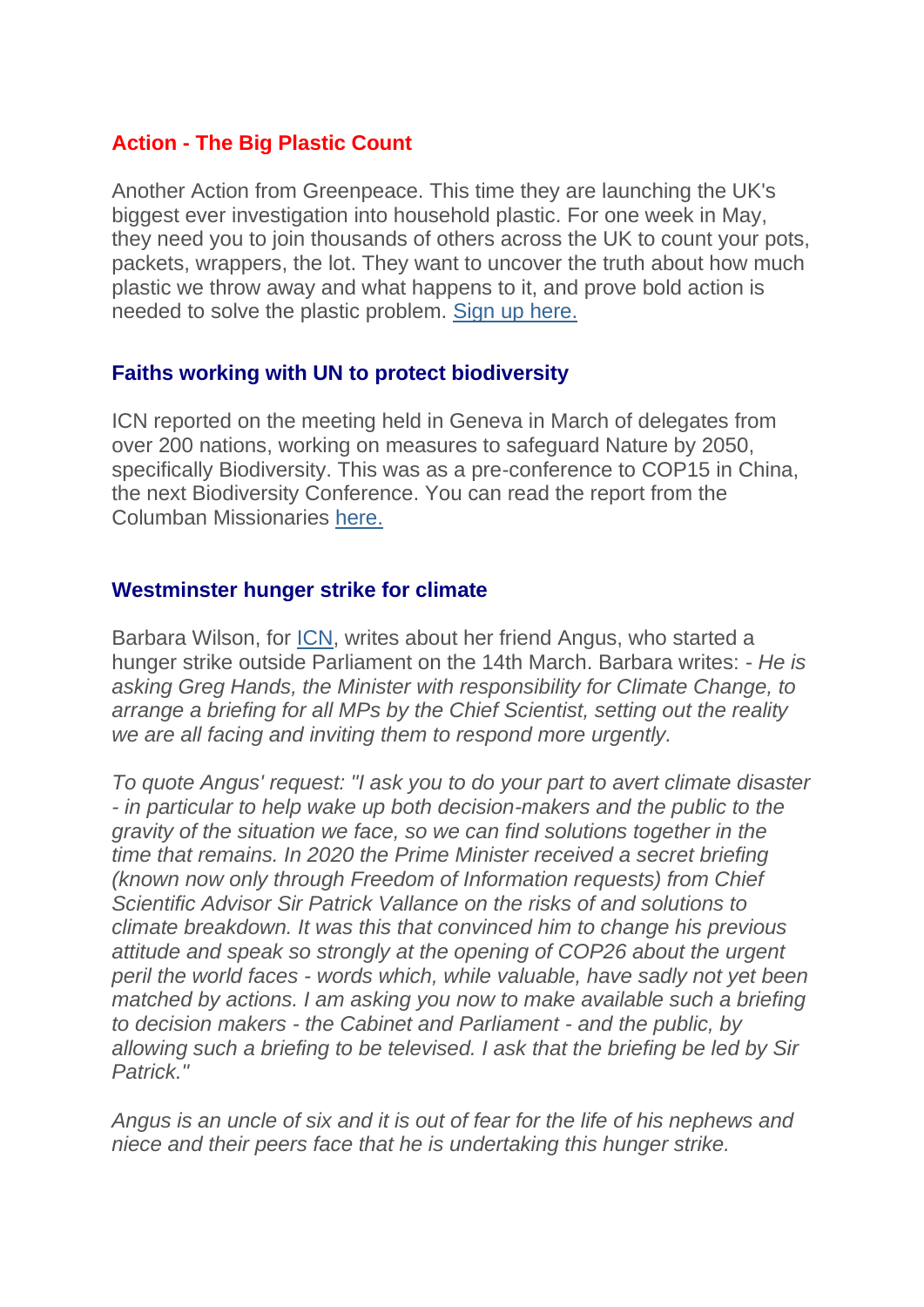Please try and visit Angus outside Parliament, or write or tweet your support.

### **3. Refugees (includes an Event)**

### **Nuncio visits asylum seekers at Napier Barracks**

The Catholic Bishops Conference of England and Wales reports on the visit that the Apostolic Nuncio, Archbishop Claudio Gugerotti, made to Napier Barracks in Kent this week.

The Nuncio said: - "*Pope Francis asked me to take care of the migrants and to have meetings with them… The Pope wants to go and see the suffering flesh of the Lord. The poor are the suffering flesh of the Lord – and [refugees] are the poor. Now this new generation of people, with hope, do come and they feel that they are ready to build a better future wherever it is possible. We admire the Lord in the creatures that are wounded by life, by their stories, the wars in their countries, their desire to find a better world. This is hope and unfortunately, sometimes in the West, we are not so much a fountain of hope. They have nothing and so they are hopeful and this is a teaching for all of us."* The full article can be read [here.](https://justice-and-peace.us7.list-manage.com/track/click?u=43dc262537b1536e87dc04eca&id=7353d1fa34&e=21ab98db78)

### **JRS Malta: Pope's visit a chance to renew hospitality for migrants**

A Counsellor with the Jesuit Refugee Service in Malta has been interviewed by [Vatican News,](https://justice-and-peace.us7.list-manage.com/track/click?u=43dc262537b1536e87dc04eca&id=3f2740ff9c&e=21ab98db78) and she has reflected on the fact that the Pope's visit to Malta is a good opportunity to reflect on the reality of migration, while renewing hope on the island.

Ms Zingariello said that since Malta is part of the European Union, a common approach is required. "We need to come up with solutions by working together," she concluded, "to become countries that are more hospitable, that defend the rights of people no matter where they are from."

### **Event - Join JRS to pray the Way of the Cross**

Taking place on Tuesday 12th April between 7pm and 8pm, via Zoom. [Click here to Register.](https://justice-and-peace.us7.list-manage.com/track/click?u=43dc262537b1536e87dc04eca&id=825a4f4d12&e=21ab98db78)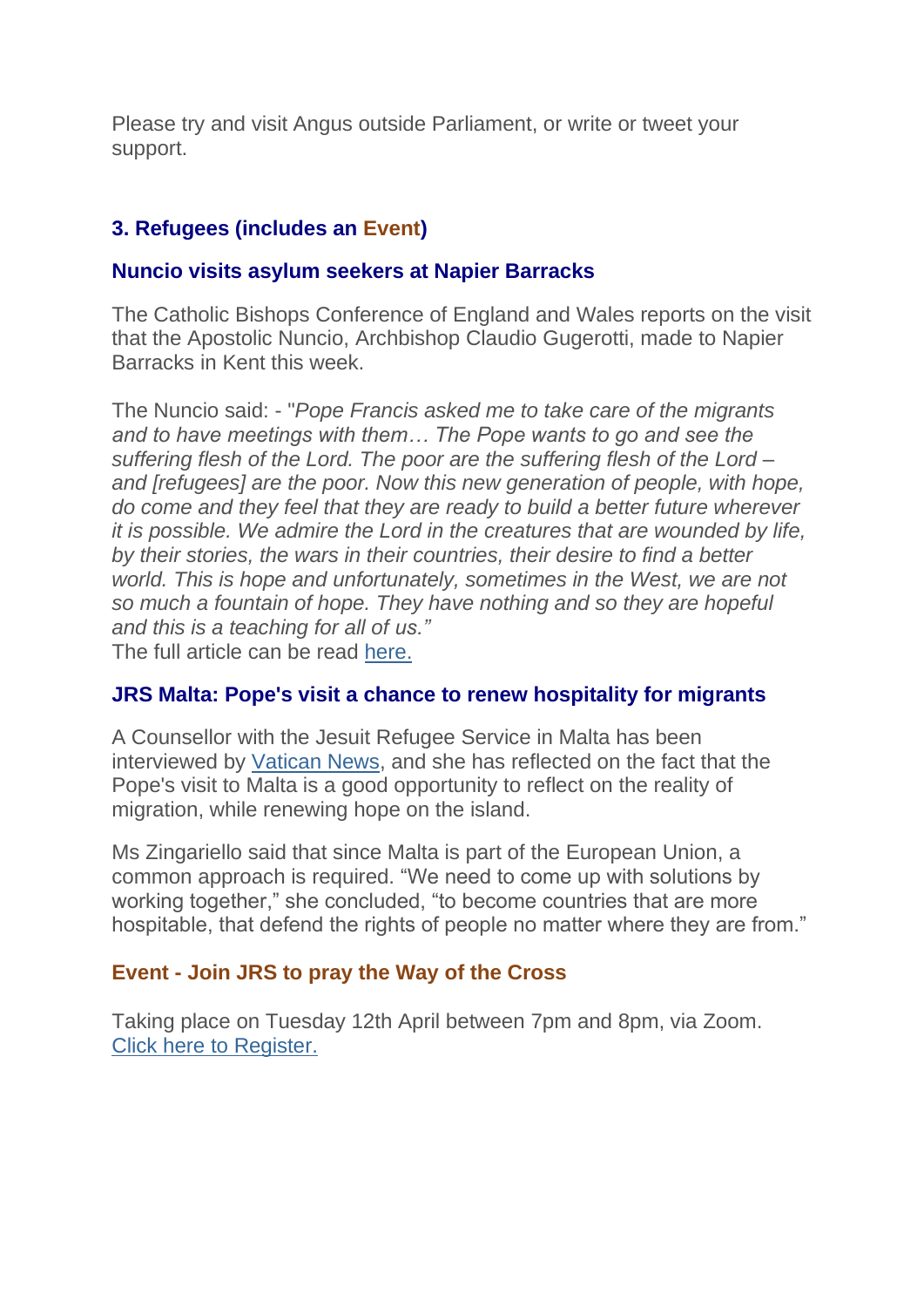### **4. Palestine/Israel**

#### **Settlers occupy Petra Hotel**

World Council of Churches write: - *Following the occupation of the historic Petra Hotel in East Jerusalem by members of a settler group, Patriarch Theophilos III and the heads of churches in Jerusalem are urging the Jerusalem police to act fairly and in accordance with their responsibilities. The premises concerned are owned by the Greek Orthodox Patriarchate of Jerusalem, and in a statement updated on 27 March, Patriarch Theophilos said that the "act of trespassing" was done illegally.*

*"There are some reports that police have intentionally defended the radical group or turned a blind eye to the illegal activities of Ateret Cohanim at the Little Petra Hotel." The Petra Hotel has been the subject of an 18-year legal battle between the Greek Orthodox Patriarchate and Ateret Cohanim, a settler group that pushes for increased Jewish presence in East Jerusalem neighbourhoods.*

You can read more of this story [here.](https://justice-and-peace.us7.list-manage.com/track/click?u=43dc262537b1536e87dc04eca&id=d561ce285d&e=21ab98db78)

#### **Harsh treatment of children at checkpoints**

Community Peacemaker Teams Palestine has produced a report from August 2021 to January 2022 documenting the restriction of movement and lack of safe access to education for Palestinian children. Full details are available to read through their [website.](https://justice-and-peace.us7.list-manage.com/track/click?u=43dc262537b1536e87dc04eca&id=5a2dba6bf5&e=21ab98db78)

### **5. Synod News**

#### **Hear from a Youth Leader in South Africa**

Dominique Yon, a Catholic Youth Leader in Cape Town has said: - *"Synodality has given us an opportunity to continue to promote and implement Christus Vivit from the last synod to ensure that our young people know that they are the now and present of the Church and not just the future."*

Personally speaking, I love that last sentence. We are always calling them the future of the church, but unless they are participating now, they will not be our future. We need to do all we can to make sure our young people are valued and included in what is going on.

The full article is available to read through [ACI Africa.](https://justice-and-peace.us7.list-manage.com/track/click?u=43dc262537b1536e87dc04eca&id=bd6826d61a&e=21ab98db78)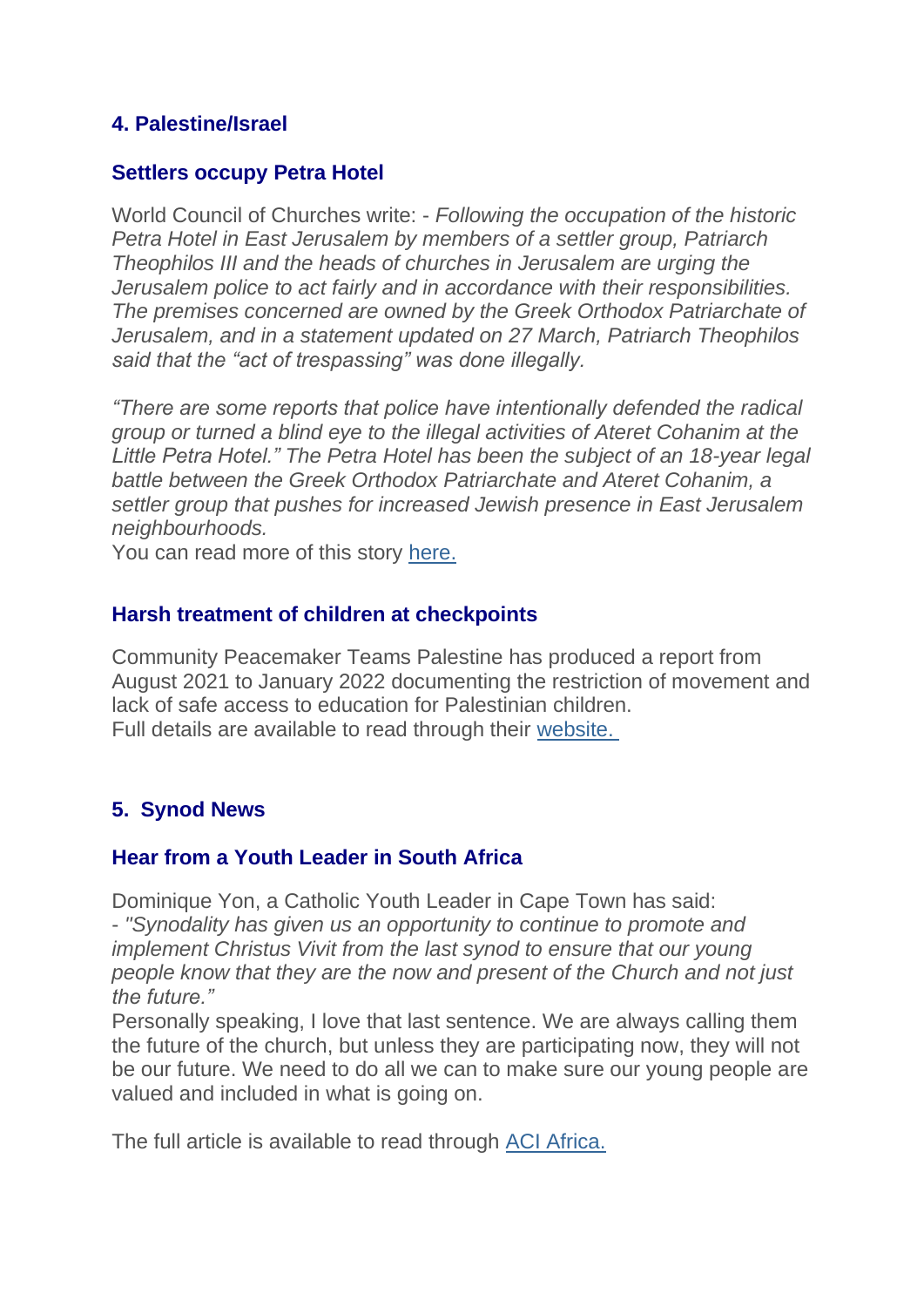### **6. Pope expresses "sorrow, shame" for Catholic role in Abuse against Indigenous People**

On the 1st April at the Vatican, Pope Francis met with representatives of Métis, Inuit, and First Nations groups. He expressed his sorrow at the historic evil committed against the Canadian Indigenous People. He said *"listening to your voices, I was able to enter into and be deeply grieved by the stories of the suffering, hardship, discrimination and various forms of abuse that some of you experienced, particularly in the residential schools."*

*"It is chilling to think of determined efforts to instill a sense of inferiority, to rob people of their cultural identity, to sever their roots, and to consider all the personal and social effects that this continues to entail: unresolved traumas that have become intergenerational traumas"*

The full story is available through [ACI Africa.](https://justice-and-peace.us7.list-manage.com/track/click?u=43dc262537b1536e87dc04eca&id=99c72dd11c&e=21ab98db78)

### **7. Legislation that will fundamentally change access to abortion**

On Wednesday, MPs voted to support an amendment to the the Health and Care Bill allowing women to use abortion pills at home by 215 votes to 188.

Bishop John Sherrington, Lead Bishop for Life Issues, has prepared a Statement, which is available through the [Catholic Bishops website.](https://justice-and-peace.us7.list-manage.com/track/click?u=43dc262537b1536e87dc04eca&id=5081f6f7d2&e=21ab98db78)

If you are interested in how your MP voted, you can see that [here.](https://justice-and-peace.us7.list-manage.com/track/click?u=43dc262537b1536e87dc04eca&id=32d89b3008&e=21ab98db78)

### **8. News from the Prison Advice and Care Trust**

*'It took years to try and understand that Christ died on the cross to forgive my sins... I was sitting in a room with seven other men and I began to cry. I said, 'How can I possibly live with myself, with what I have done? Then began the journey of building myself up.'*

These words were spoken by a former prisoner who is now a Pact ambassador. They were also read aloud by Bishop Richard Moth last Friday in the chapel at HMP Send, a women's prison in Surrey. Bishop Moth is the Liaison Bishop for Prisons. He was making the Stations of the Cross with the women using the new text produced by Pact, the Catholic prisons charity. The reflective part of the text expresses the thoughts and feelings of prisoners, people with convictions and their families.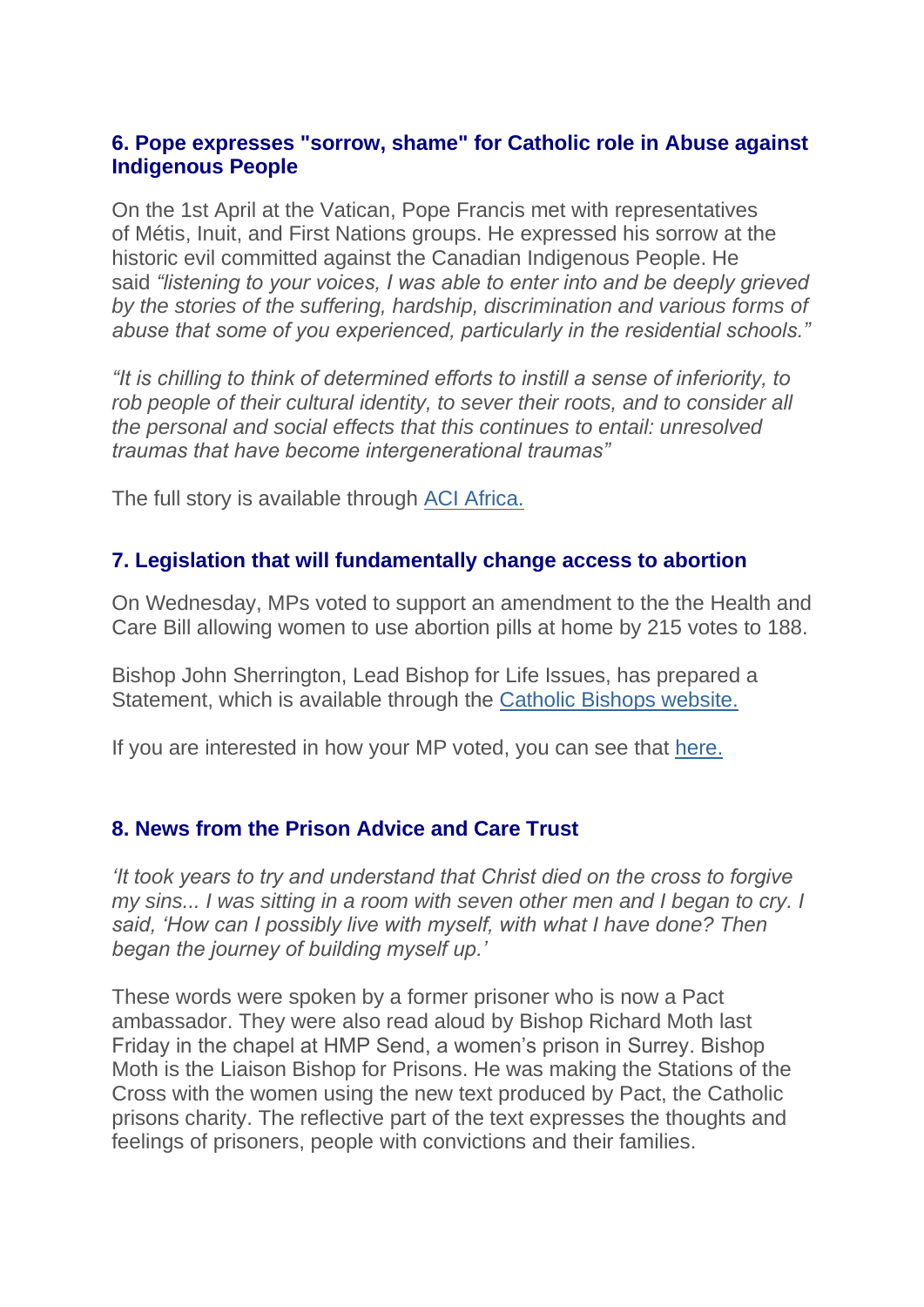Pact invite parishes to use this [Stations of the Cross](https://justice-and-peace.us7.list-manage.com/track/click?u=43dc262537b1536e87dc04eca&id=b4fae90a34&e=21ab98db78) liturgy in solidarity with those who are in prison and their families. There are an estimated 90,000 children in England & Wales who are sitting in a school classroom today while their mum or dad is in prison. Some of those mums and dads have prayed the same Stations of the Cross text in the chapel of their prison. Some have yet to turn back to their faith, or to discover it for the first time, and some may never do so. All are made in the image of God and their human dignity is entrusted to the whole Christian community.

As Pope Francis says in Fratelli Tutti, '... *a community can be rebuilt by men and women who identify with the vulnerability of others, who reject the creation of a society of exclusion, and act instead as neighbours, lifting up and rehabilitating the fallen for the sake of the common good.*' As we say at Pact, everyone can be redeemed whatever they may have done.

Pact are looking for people to be Parish Representatives, helping us to keep those affected by the criminal justice system in the hearts and minds of people in your parish. For more information check out the [Pact website](https://justice-and-peace.us7.list-manage.com/track/click?u=43dc262537b1536e87dc04eca&id=498ec6184c&e=21ab98db78) .

### **9. Seven years of UK complicity in the war in Yemen**

[ICN reports](https://justice-and-peace.us7.list-manage.com/track/click?u=43dc262537b1536e87dc04eca&id=181dd2e87b&e=21ab98db78) that the 26th March marked seven years since the beginning of the Saudi-led coalition's entry into the war in Yemen. They write: - *The Coalition's bombing campaign, which has repeatedly targeted schools, hospitals, residential areas, agricultural and water facilities, and civilian gatherings such as weddings, funerals, and market places, has been the leading cause of civilian casualties in the war, according to the Yemen Data Project. Up to the end of January 2022, at least 8,970 civilians have been killed and 10,226 injured in air strikes on civilian targets. Numerous reports by UN bodies and Yemeni and international NGOs have found that large numbers of these attacks were violations of international humanitarian law, and many may be war crimes. In total, the UNDP estimates that 377,000 people had died in Yemen from direct and indirect causes resulting from the war.*

The bombing campaign would not be possible without arms sales from the UK and US, who between them provide all of the aircraft used for air strikes, along with bombs, missiles, and the crucial support and maintenance needed to keep the aircraft flying. There is lots of other information in the article, and it finishes with Bruce Kent saying: - *"I am so glad that you have drawn attention to the barbarism of the war in Yemen in which Britain, as an arms supplier, is very responsible. The crimes of Putin's Russia in the Ukraine are rightly condemned, while major crimes in*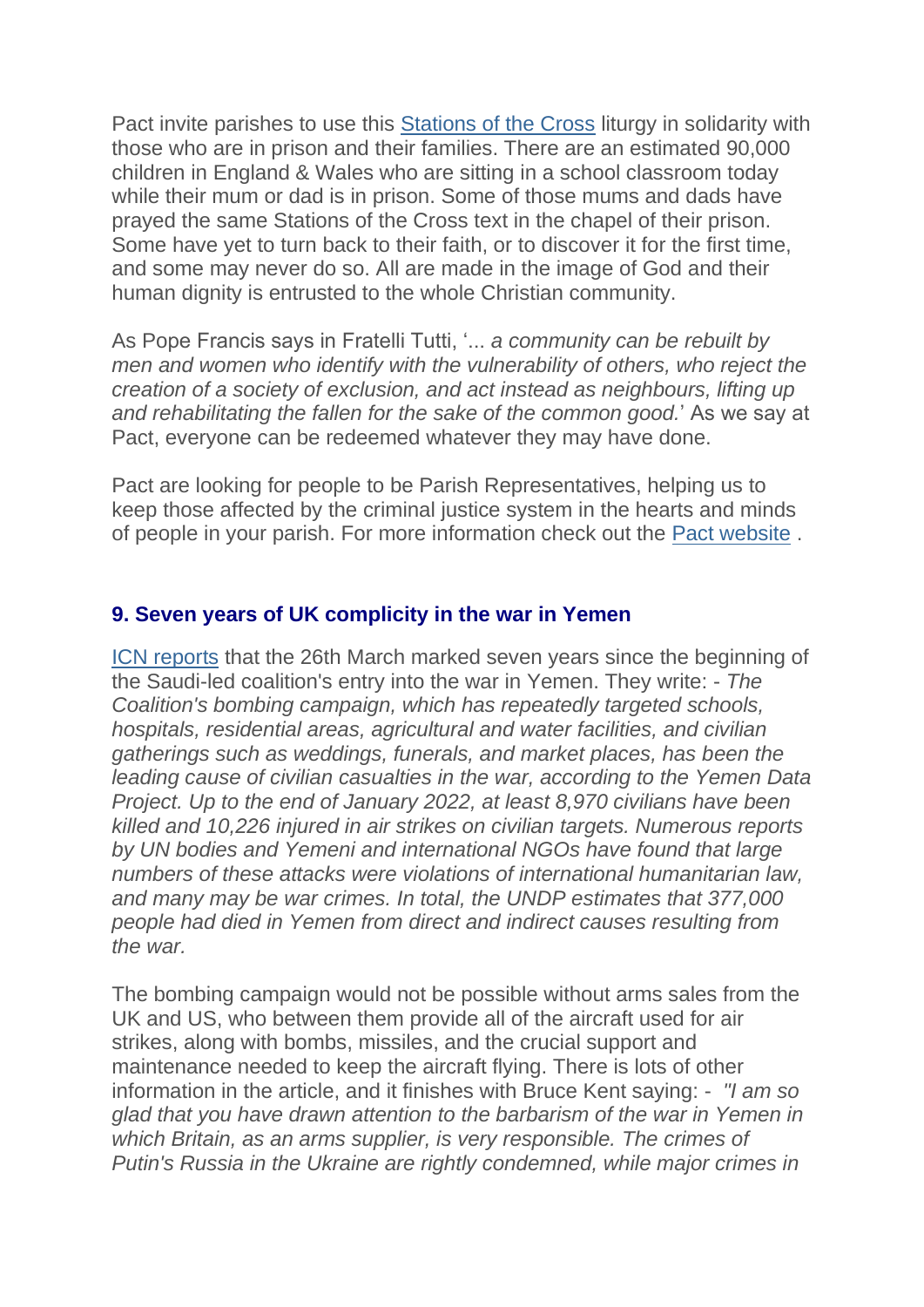*other places, for which we too are also responsible, are conveniently ignored."*

**Let he who is without sin cast the first stone** *John 8: 8*

### **10. NJPN Blog through ICN**

There are some great blogs to catch up on through Independent Catholic News: -

[21st March](https://justice-and-peace.us7.list-manage.com/track/click?u=43dc262537b1536e87dc04eca&id=bf3017b475&e=21ab98db78) **-** Theresa Alessandro, Catholic Community Engagement Manager for Pact **- 'Lord, when did we see you'**

[22nd March](https://justice-and-peace.us7.list-manage.com/track/click?u=43dc262537b1536e87dc04eca&id=67ef33cf6e&e=21ab98db78) **-** Aisling Griffin, Pax Christi England and Wales's Schools and Youth Education Officer - 'Water for Life'

Grateful thanks to our friends at [Independent Catholic News](https://justice-and-peace.us7.list-manage.com/track/click?u=43dc262537b1536e87dc04eca&id=d428025dbf&e=21ab98db78) for allowing us to publish on their website. Please sign up and support them if you can.

### **Newsletters**

#### **11. CAAT News Winter 2022**

Campaign Against Arms Trade have produced the Winter edition of their News Magazine. You can read it and sign up for updates through their [website.](https://justice-and-peace.us7.list-manage.com/track/click?u=43dc262537b1536e87dc04eca&id=50db2ed83a&e=21ab98db78)

#### **12. ECCR**

The Ecumenical Council for Corporate Responsibility produce a good newsletter, but it doesn't appear to have been loaded to their website. If you are interested in their work you might like to sign up for a copy [here.](https://justice-and-peace.us7.list-manage.com/track/click?u=43dc262537b1536e87dc04eca&id=ff9b656584&e=21ab98db78)

#### **13. Time to Act April 2022**

The newsletter for the Columban Missionaries, edited by Ellen Teague. Their Justice and Peace team provide three campaigns this month that focus on us acting for the common good, especially for those in our communities who are poor and were most affected by Covid-19. They explain in this post-emergency time we must enable each other in our country and beyond to go forward with Hope in everything we do. You can read it [here.](https://justice-and-peace.us7.list-manage.com/track/click?u=43dc262537b1536e87dc04eca&id=a41d53318d&e=21ab98db78)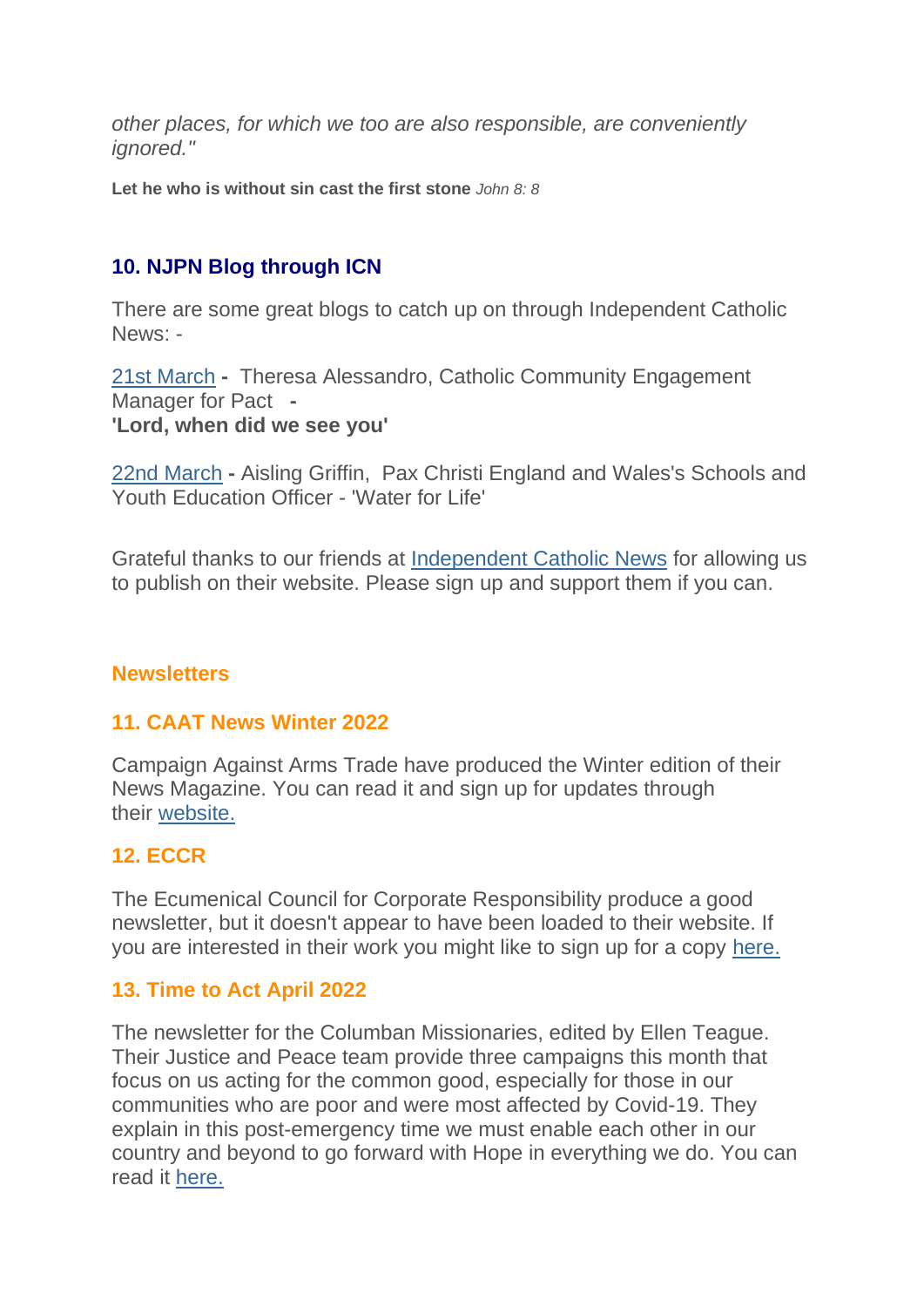### **14. Joy in Enough**

Joy in Enough is launching a new email newsletter. It will be sent out every month or two, with updates on the JiE programme, including the Plenty! course, details of forthcoming events and training opportunities. They will also include book reviews and suggested reading, and links to campaigns and articles of interest. You can sign up to it through [Green](https://justice-and-peace.us7.list-manage.com/track/click?u=43dc262537b1536e87dc04eca&id=92a82fbba1&e=21ab98db78)  [Christian.](https://justice-and-peace.us7.list-manage.com/track/click?u=43dc262537b1536e87dc04eca&id=92a82fbba1&e=21ab98db78)

### **15. London Mining Network March 2022**

Sadly, the news in their mailout is dominated by killings. You can read their monthly newsletter [here.](https://justice-and-peace.us7.list-manage.com/track/click?u=43dc262537b1536e87dc04eca&id=b8dcaab985&e=21ab98db78)

#### **16. Journey to 2030**

A good read from Journey to 2030 concerning the work that they have been doing, and what they are planning. It is not available on their website, though, so you will need to [sign up](https://justice-and-peace.us7.list-manage.com/track/click?u=43dc262537b1536e87dc04eca&id=45bb630504&e=21ab98db78) for your own copy.

### **17. NW NJPN April 2022**

Some very interesting articles, including a great piece about Richard Ratcliffe's tireless quest to get his wife Nazanin freed from prison in Iran. You can read it through the [NJPN website.](https://justice-and-peace.us7.list-manage.com/track/click?u=43dc262537b1536e87dc04eca&id=0bb04bd720&e=21ab98db78)

**Mouthpeace apologies -** In the last e-bulletin I attributed the edition of Mouthpeace to Lancaster Faith and Justice, when in fact it was shared by Lancaster, but originated from Marian, who freelances for Shrewsbury Diocese, and subsequently Liverpool. (I hope I got that right this time!!).

### **EVENTS (in chronological order where applicable)**

### **18. Monday 4th April - London Mining Network**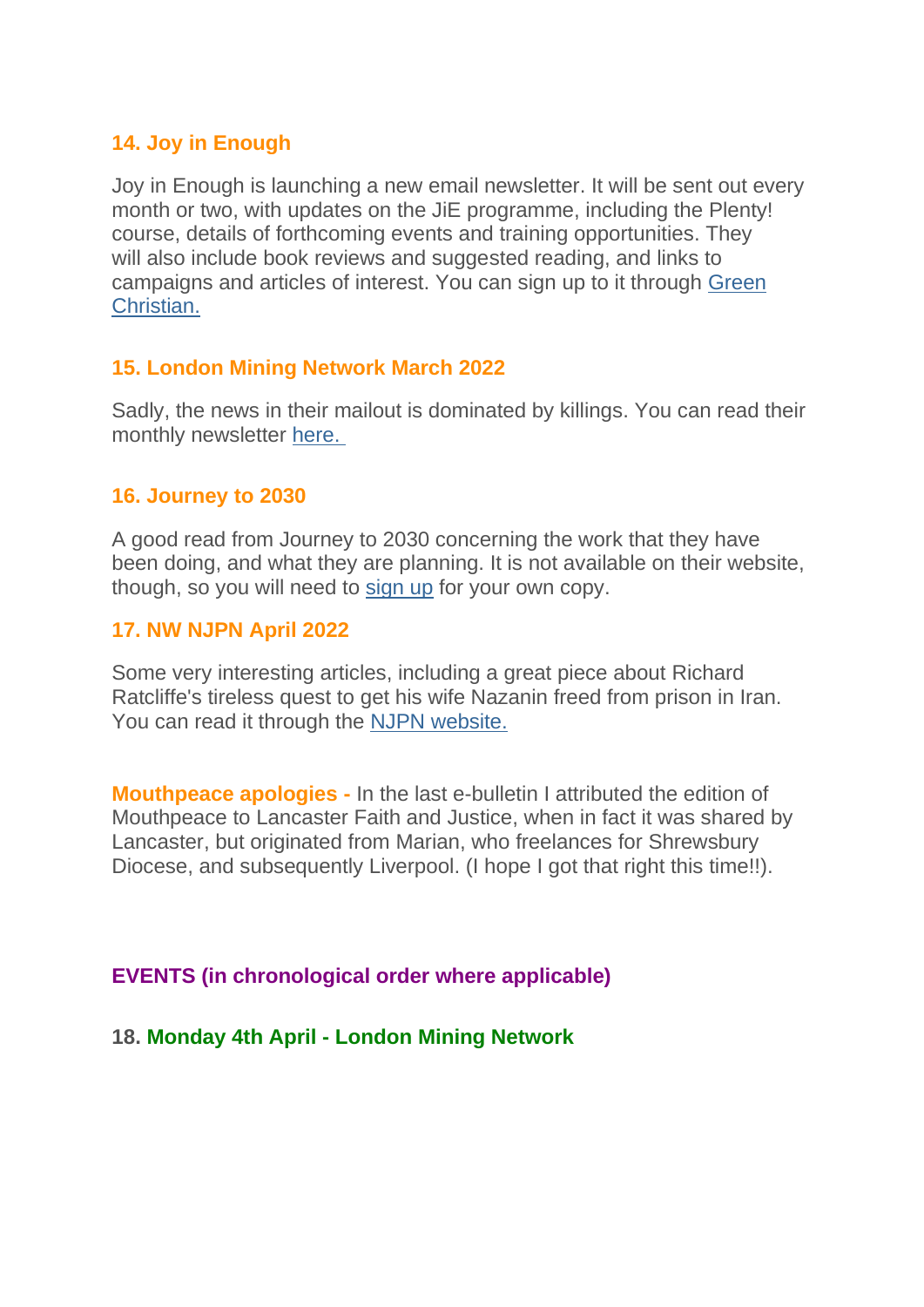

[5pm Brazilian Embassy, London. Stand with the Indigenous People.](https://justice-and-peace.us7.list-manage.com/track/click?u=43dc262537b1536e87dc04eca&id=a1a7eb5907&e=21ab98db78)

**19. Tuesday 5th April - 7pm - 8pm - CAFOD** [Culture of Encounter Workshop 1](https://justice-and-peace.us7.list-manage.com/track/click?u=43dc262537b1536e87dc04eca&id=9bbfd3efb5&e=21ab98db78)

**20. Wednesday 6th April - London Mining Network**



**Online event at 6.30pm concerning the issues Rio Tinto is causing for communities and workers around the world.** [Details here.](https://justice-and-peace.us7.list-manage.com/track/click?u=43dc262537b1536e87dc04eca&id=d545d0f948&e=21ab98db78)

**21.** [6th April at 12noon](https://justice-and-peace.us7.list-manage.com/track/click?u=43dc262537b1536e87dc04eca&id=424ca8b4cd&e=21ab98db78) **and** [7th April at 5pm](https://justice-and-peace.us7.list-manage.com/track/click?u=43dc262537b1536e87dc04eca&id=91ecfa1ddf&e=21ab98db78) **- Share Action Changing the world through AGM activism.**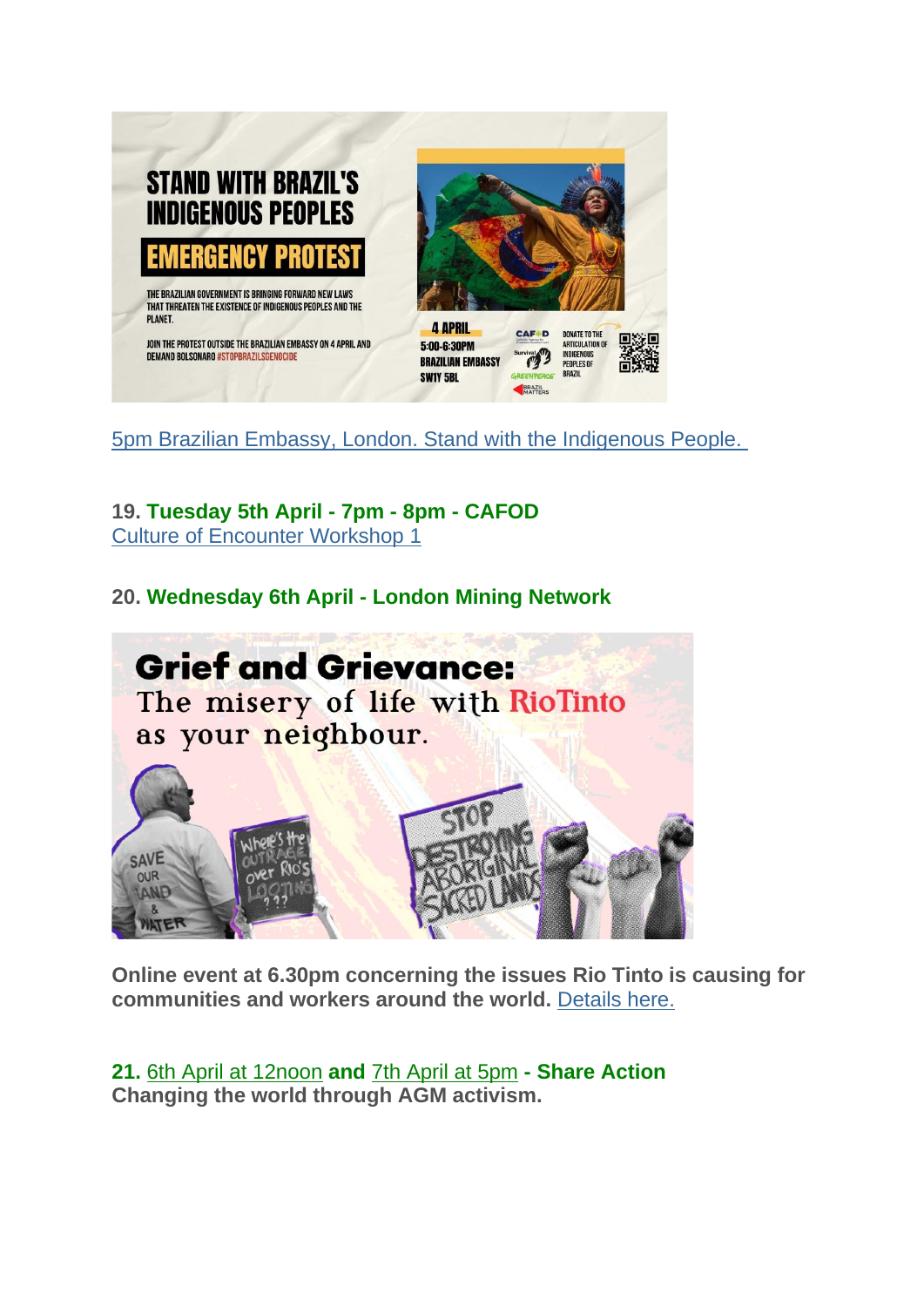**22. 11th April 6.30pm to 8pm- ECCR/Church Action for Tax Justice** [Time to Tackle Inequality online event](https://justice-and-peace.us7.list-manage.com/track/click?u=43dc262537b1536e87dc04eca&id=a23c747db1&e=21ab98db78)

# **23. 26th April - Church Action on Poverty**

[David Goodbourn Lecture -](https://justice-and-peace.us7.list-manage.com/track/click?u=43dc262537b1536e87dc04eca&id=880d1f16a9&e=21ab98db78) After Pestilence

# **24. 30th April - 2nd May - Essex Green Weekend**

[Essex Green Weekend](https://justice-and-peace.us7.list-manage.com/track/click?u=43dc262537b1536e87dc04eca&id=9581b617ad&e=21ab98db78) is a new and exciting festival to engage communities, faith groups and anyone interested in climate change action. Taking place at Othona Bradwell, on the shores of the Blackwater Estuary between 30th April to 2nd May, the Essex Green Weekend is an amazing opportunity to gain a better understanding of how to: take climate action; celebrate action taken;

connect with likeminded people and organisations through networking and a range of activities, workshops and entertainment.

# **25. 14th May 2022 - End Apartheid/Free Palestine**



**26. 14th May - 25th June - Friends of the Earth** Groundswell Events - [various dates around the country.](https://justice-and-peace.us7.list-manage.com/track/click?u=43dc262537b1536e87dc04eca&id=e504430a5b&e=21ab98db78)

**27. 15th - 27th May - The Bethlehem Institute of Peace and Justice** [Summer Intensive Course in Peacemaking and Justice](https://justice-and-peace.us7.list-manage.com/track/click?u=43dc262537b1536e87dc04eca&id=2ead703caf&e=21ab98db78)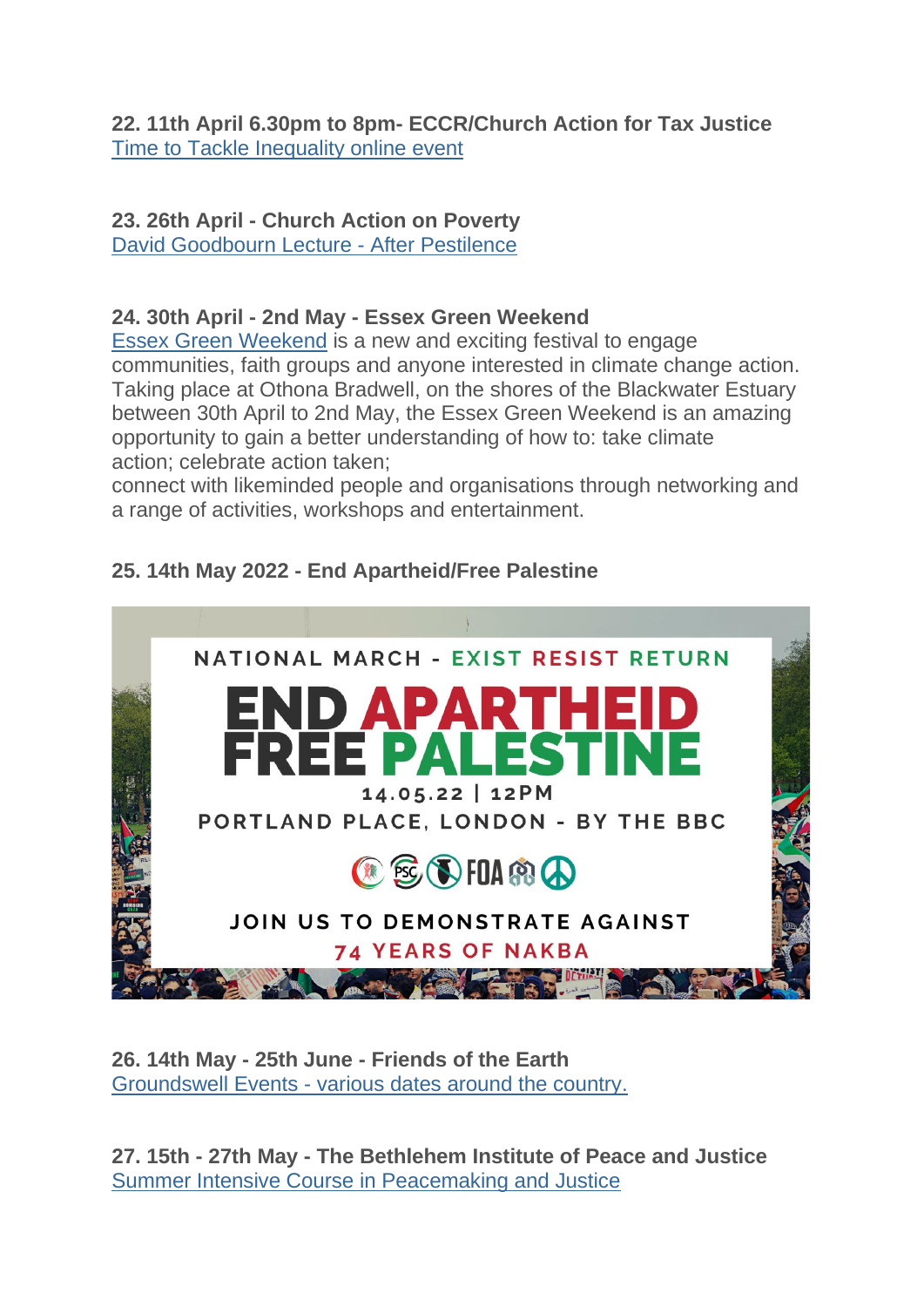**28. 18th June - Pax Christi AGM** (details to follow)

#### **29. 25th June - JPIC Save the Date**

**Saturday 25th June 2022 - Spring Assembly, Dover. Details to follow.**

### **30. 8th - 10th July - Student Christian Movement**

[Reinventing Radical: Courageous Discipleship for a Changing World](https://justice-and-peace.us7.list-manage.com/track/click?u=43dc262537b1536e87dc04eca&id=c360fc29fc&e=21ab98db78)

### **31. 22nd - 24th July - NJPN Annual Conference**

[Hope! A verb with its sleeves rolled up.](https://justice-and-peace.us7.list-manage.com/track/click?u=43dc262537b1536e87dc04eca&id=efdde0bd4c&e=21ab98db78)

Bookings now open. Don't forget it is cheaper if you book before the 20th May!

### **32. 17th September - JPIC Save the Date**

Golden Jubilee Celebration in London- Details to Follow

### **Actions**

### **33. Zambia needs debt justice**

Global Justice Now writes: - *In 2020, Zambia became the first African country during the pandemic to announce that it can't make the debt repayments that big banks are refusing to delay or renegotiate. These banks, including BlackRock, HSBC, Standard Chartered, JP Morgan and others, will receive almost 60% of Zambia's debt between 2021 and 2024. If paid back in full, they could be making up to 250% profit. Instead of fuelling big banks' profits, Zambia could be using these funds to support climate adaptation and boost their public healthcare systems during the ongoing pandemic.*

Sign their petition to the UK Chancellor and Foreign Secretary [here.](https://justice-and-peace.us7.list-manage.com/track/click?u=43dc262537b1536e87dc04eca&id=7af3b1d584&e=21ab98db78)

### **34. Halt use of food for fuel**

Biofuelwatch are asking Grant Shapps, Secretary of State for Transport, to halt all mandates and subsidies for biofuels that rely on food crops. At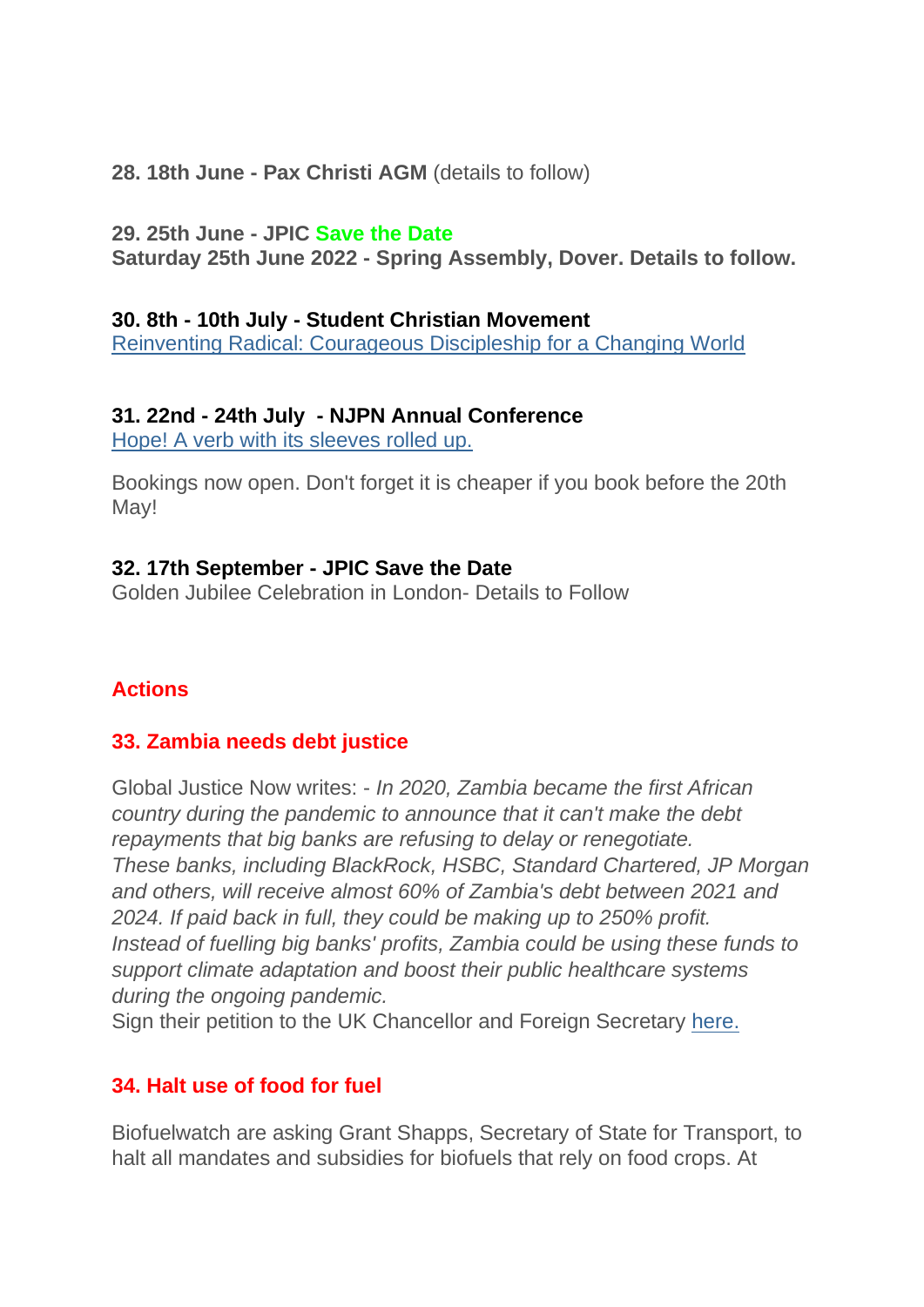present, 10% of all grain produced worldwide, as well as around 14% of all vegetable oil are turned into biofuels. Ideally we would like to see a longterm end to using any such crops for biofuels, however, right now, urgent action is needed to address the food price crisis. [Full details are available here.](https://justice-and-peace.us7.list-manage.com/track/click?u=43dc262537b1536e87dc04eca&id=9c3b66c6d8&e=21ab98db78)

### **35. Letter to Diocese asking them to move from HSBC**

Hexham and Newcastle J & P Co-Ordinating Council sent [this letter](https://justice-and-peace.us7.list-manage.com/track/click?u=43dc262537b1536e87dc04eca&id=ebd6c955bd&e=21ab98db78) to their Diocese, and we thought it might be a good idea that, if you know that your Diocese banks with HSBC, your group sends a similar letter. We would be interested to know if you receive any sort of a response.

### **36. Vacancies**

### **Campaign Against Arms Trade**

CAAT are looking for both a [Campaigns and Communications Co-](https://justice-and-peace.us7.list-manage.com/track/click?u=43dc262537b1536e87dc04eca&id=26a51bd76b&e=21ab98db78)[Ordinator](https://justice-and-peace.us7.list-manage.com/track/click?u=43dc262537b1536e87dc04eca&id=26a51bd76b&e=21ab98db78) and a [Supporter Development Co-Ordinator.](https://justice-and-peace.us7.list-manage.com/track/click?u=43dc262537b1536e87dc04eca&id=e7a5b4e62a&e=21ab98db78) Details of both jobs are available through the links above.

### **Pax Christi**

Pax Christi are looking to appoint a [Chief Executive Officer.](https://justice-and-peace.us7.list-manage.com/track/click?u=43dc262537b1536e87dc04eca&id=029c80afaa&e=21ab98db78) Closing date is the 19th April. Again, details are available through the link.

### **UISG**

UISG in Rome are looking for an [Advocacy Advisor.](https://justice-and-peace.us7.list-manage.com/track/click?u=43dc262537b1536e87dc04eca&id=cb50cbd3dd&e=21ab98db78)

### **THE LAST WORD**

### **37. Poem: Breakfast in the Safety of a War Zone**

The radio crackles into life beneath my clumsy early morning thumb,

bringing the latest from a basement under siege.

As the kettle boils a plume of smoke rises in the distance,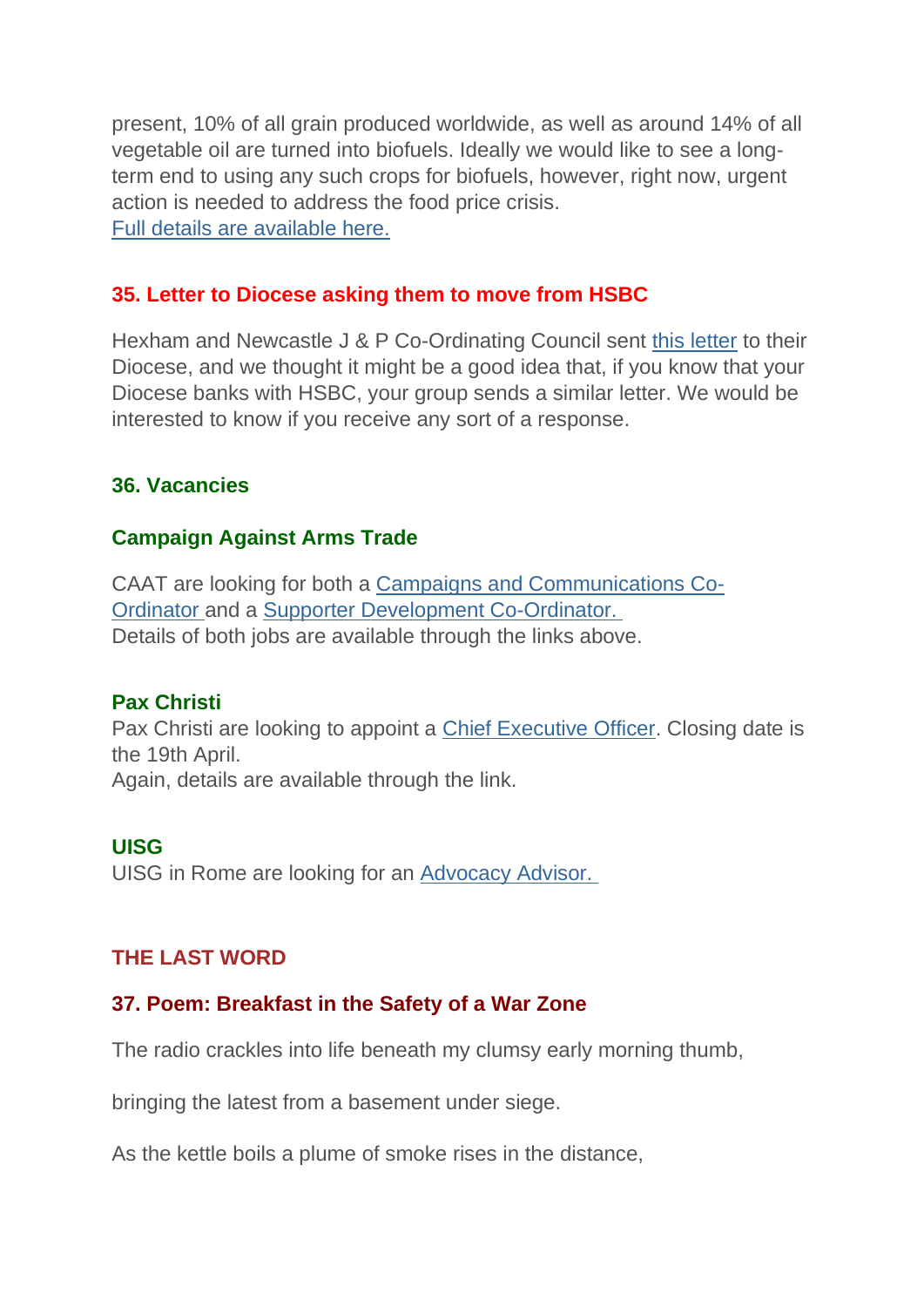followed seconds later by the dull thud of the landing shell.

The loose dry leaves cascade like shrapnel into the pre-warmed pot.

The clatter of machine-guns punctuates my stirring of the brew.

I reach the fridge door just in time

as a jet swoops fast and furious,

retrieving the milk bottle while a kindly grandma explains

the best recipe for a successful cocktail – petrol, rags and cooking oil.

On the stove the surface of the porridge pan erupts

as exploding cluster bombs pock-mark the city streets.

Slavic voices fully convey in words I do not ken

the anguish of the hour

as I spoon sweet honey into my steaming bowl of oats.

I check my e-mails while a doctor checks a wounded fighter's pulse.

A child screams as I pour myself a glass of juice.

Zelensky pops up with another impromptu speech,

while more exhausted exiles clog his nation's roads.

I go to wash, to dress and clean my teeth. I say my prayers.

Another day dawns on the frontline of our hearts.

**Rob Esdaile, 2022. Reproduced from A Word In Edgeways – A Few More Verses, published by Our Lady of Lourdes Parish, Thames Ditton, Surrey KT7 0LP. Copies available for £7 inc. p&p. e: office@olchurch.org.uk; t: 020 8398 6127. All proceeds go to Cafod/DEC Ukraine Appeal.**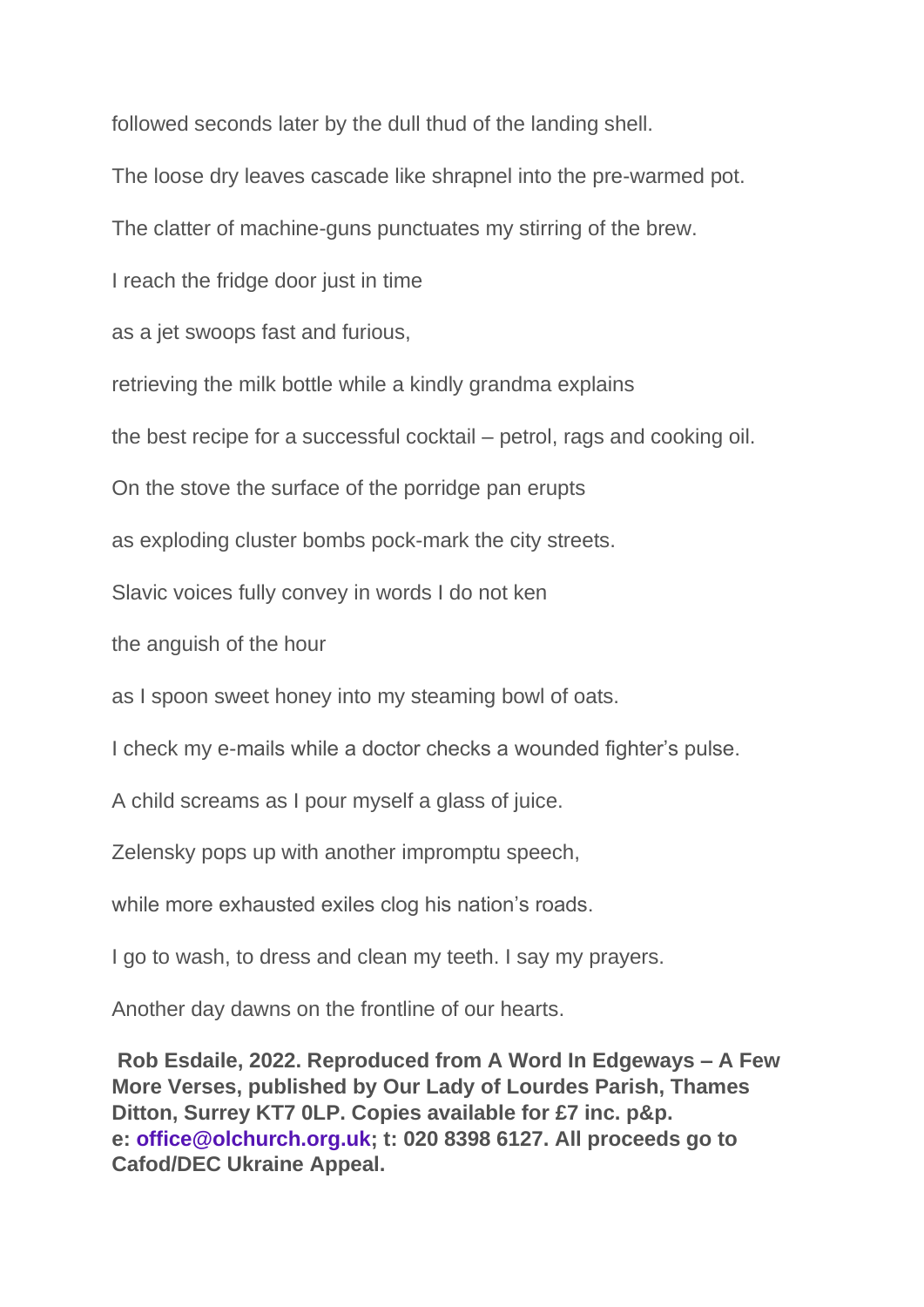### **Note on Data Protection**

Your email address is stored with MailChimp only to allow us to send you these emails, and to track interactions (e.g. open rates). To read more about how MailChimp stores and uses your information, click here for the full [MailChimp Privacy Policy.](https://justice-and-peace.us7.list-manage.com/track/click?u=43dc262537b1536e87dc04eca&id=b12093f926&e=21ab98db78) Sections referring to Distribution Lists concern your emails.

No sensitive data (such as credit card details) is given to MailChimp because we do not have an e-commerce element.

You can **unsubscribe** or **update your preferences** at any time by clicking the links at the bottom of the page.

#### **NEWS LINKS**

# **Independent Catholic News**

Find Justice and Peace stories at: [http://www.indcatholicnews.com/news/justice-peace-environment](https://justice-and-peace.us7.list-manage.com/track/click?u=43dc262537b1536e87dc04eca&id=571733aaa1&e=21ab98db78) [Sign up](https://justice-and-peace.us7.list-manage.com/track/click?u=43dc262537b1536e87dc04eca&id=cb98e33d01&e=21ab98db78) to receive these regularly.

#### **Catholic Communications Network**

Find news stories at [www.catholicnews.org.uk](https://justice-and-peace.us7.list-manage.com/track/click?u=43dc262537b1536e87dc04eca&id=0a18a7eaf3&e=21ab98db78)

Latest Zenit Headlines [here](https://justice-and-peace.us7.list-manage.com/track/click?u=43dc262537b1536e87dc04eca&id=e2a2103bc1&e=21ab98db78)

Vatican News homepage: [www.vaticannews.va](https://justice-and-peace.us7.list-manage.com/track/click?u=43dc262537b1536e87dc04eca&id=51e9914b9d&e=21ab98db78)

#### **World Council of Churches**

[https://www.oikoumene.org/en/](https://justice-and-peace.us7.list-manage.com/track/click?u=43dc262537b1536e87dc04eca&id=9f82e7711f&e=21ab98db78)

#### **UK Parliament News**

[https://www.parliament.uk/business/news/](https://justice-and-peace.us7.list-manage.com/track/click?u=43dc262537b1536e87dc04eca&id=fea2536572&e=21ab98db78)

Follow us on Twitter: @NJandPNetwork

Follow us on Facebook: National Justice and Peace Network

**Registered Office: - NJPN, 39 Eccleston Square, London SW1V 1BX** Telephone Numbers: - 020 7901 4864 and 07365 838535

#### **About these E-BULLETINS**

The items above are emails received from around the Network which may be of interest to those involved in working for justice and peace.